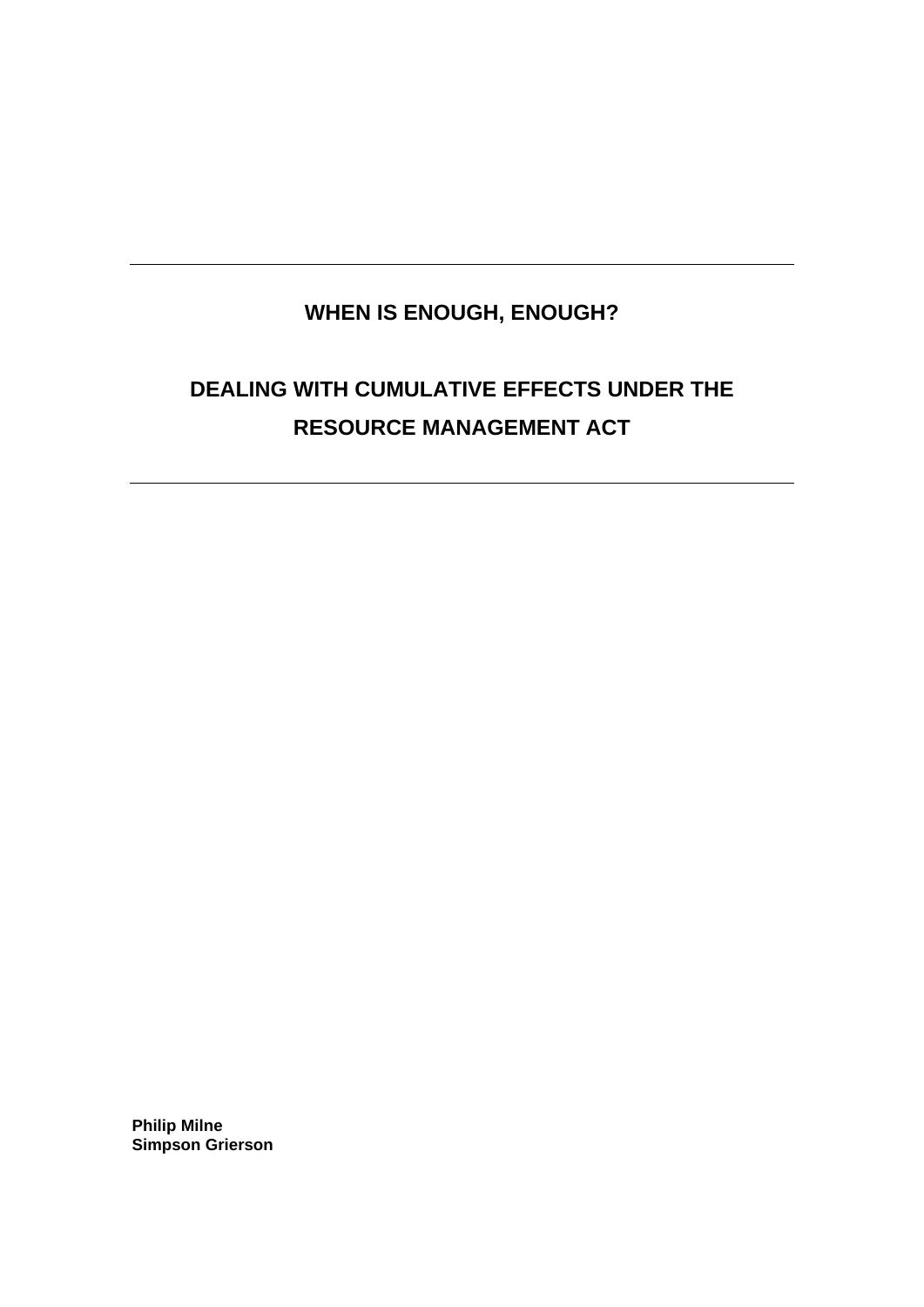# **TABLE OF CONTENTS**

| PART 1 - WHAT ARE CUMULATIVE EFFECTS? WHAT IS THE ISSUE?  1                        |  |
|------------------------------------------------------------------------------------|--|
|                                                                                    |  |
|                                                                                    |  |
|                                                                                    |  |
|                                                                                    |  |
| Cumulative effects and the existing and foreseeable future environment5            |  |
|                                                                                    |  |
| Can cumulative effects encompass the additive effects beyond those of existing and |  |
|                                                                                    |  |
|                                                                                    |  |
|                                                                                    |  |
|                                                                                    |  |
|                                                                                    |  |
|                                                                                    |  |
|                                                                                    |  |
| Establishing limits to the use of a resource (the groundwater example) 11          |  |
|                                                                                    |  |
|                                                                                    |  |
|                                                                                    |  |
|                                                                                    |  |
|                                                                                    |  |
|                                                                                    |  |
|                                                                                    |  |
|                                                                                    |  |
|                                                                                    |  |
|                                                                                    |  |
|                                                                                    |  |
| Non-complying activities coupled with strong objectives and policies  21           |  |
|                                                                                    |  |
| Resource based limits (minimum flow, maximum rates of use and minimum              |  |
|                                                                                    |  |
|                                                                                    |  |
|                                                                                    |  |
|                                                                                    |  |
|                                                                                    |  |
|                                                                                    |  |
|                                                                                    |  |
|                                                                                    |  |
|                                                                                    |  |
| National Policy Statements and National Environmental Standards  26                |  |
|                                                                                    |  |
| Can consent authorities and the Courts deal with cumulative effects? 28            |  |
|                                                                                    |  |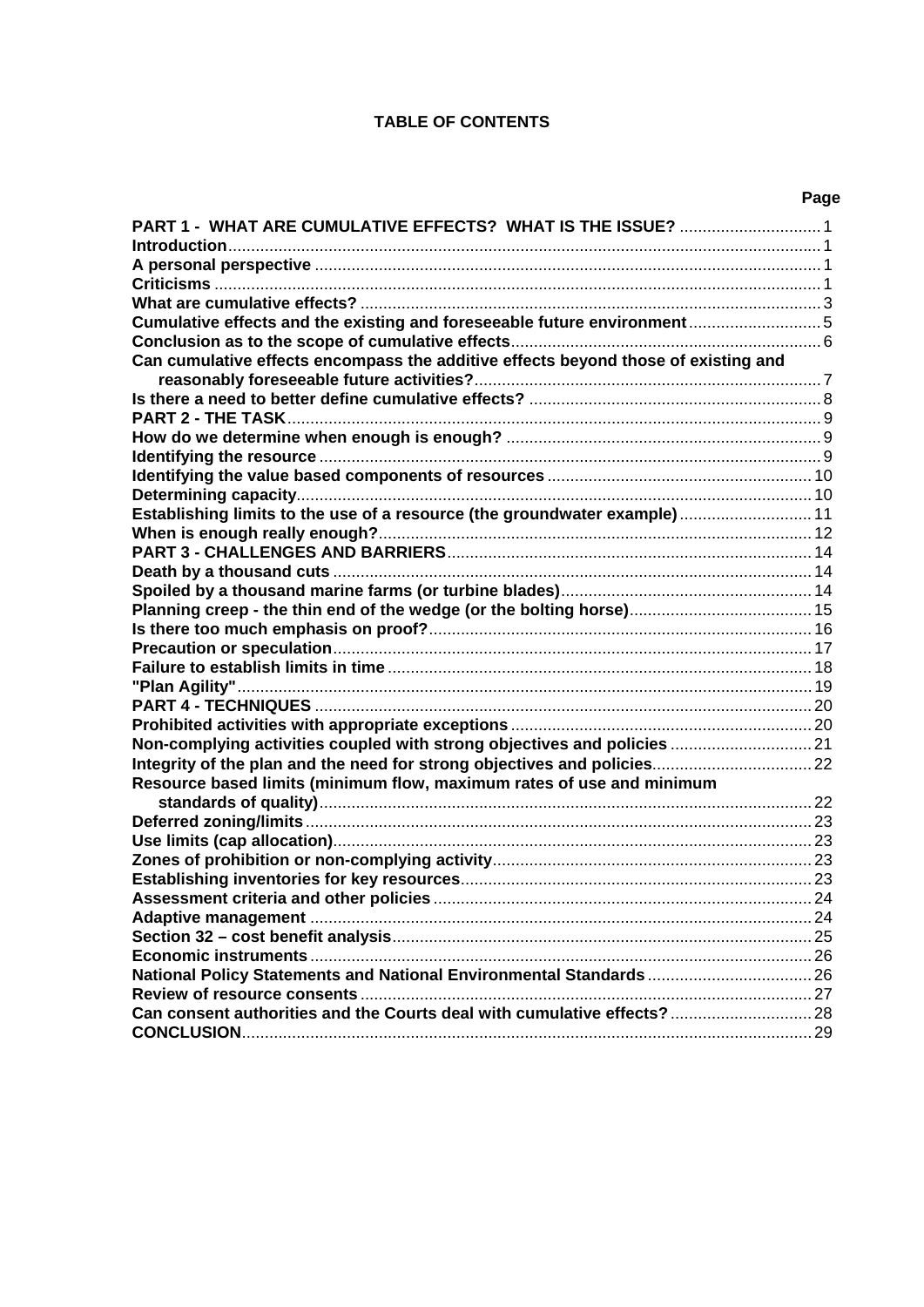# <span id="page-2-0"></span>**PART 1 - WHAT ARE CUMULATIVE EFFECTS? WHAT IS THE ISSUE?**

By Philip Milne: Partner, Simpson Grierson

#### **Introduction**

This paper has been commissioned by the Ministry for the Environment in response to recent criticism of how cumulative effects are dealt with under the Resource Management Act (RMA). It is intended to be a "*think piece*" rather than a definitive guide. It expresses the author's tentative views on the topic so as to hopefully stimulate discussion.<sup>[1](#page-2-1)</sup>

The first part of this paper discusses what cumulative effects are. It examines the scope of cumulative effects, and associated case law. It considers whether there is a problem, whether amendments to the RMA are required and/or whether there are implementation issues. The second part deals with the pre-requisites to addressing cumulative effects, and discusses some of the conundrums and barriers faced by resource managers in dealing with this issue. Finally, I discuss some potential tools to address such effects, including their limitations and advantages, and how these might be better utilised.

#### **The author's perspective**

There are some types of cumulative effects have not been adequately addressed under the RMA. However, the problems are largely not with the Act itself, but with its implementation at national, regional and district level. It is not my intention to be critical of how local authorities or government have addressed cumulative effects. The difficulties faced by resource managers in this area are fully acknowledged. There are a number of practical, policy and political barriers to dealing with cumulative effects. However, in my opinion there are adequate tools available under the RMA to address this issue and no need for significant statutory amendment. Rather there is a need to more effectively use the tools we already have.

I also suggest that there is a degree of over reaction. On the whole, the RMA and those who administer it deal well with environmental effects including cumulative effects. There are however some limited areas and issues where Regional and District Plans are, for whatever reason, playing "*catch up*" with cumulative effects. In some circumstances such effects can still be adequately (but not efficiently or strategically) addressed via the consent process. However, in other cases there is a need either for plans to catch up or for intervention at a national level (eg via National Policy Statements and National Environmental Standards).

#### **Criticisms**

Parliament recognised the need to address cumulative effects at the time the Act was passed. Recently however, some have questioned the effectiveness of the legislation in addressing such effects and have called for amendments and/or improved implementation to deal with the issue. The stimulus for the debate has been increased urban, rural and coastal development, with consequential threats to natural resources and amenity values.

Some of the cumulative effects issues which have been the focus of recent decisions and debate include:

- water quality and quantity issues arising from intensification of dairying and other rural use (competition for ground and surface water and nitrate or other pollution issues);
- compromise of natural character of the coastal environment with marine farms and residential development;
- compromise of landscape and amenity values with multiple wind farm proposals; and

<span id="page-2-1"></span> 1 Philip Milne is a partner in the Wellington office of Simpson Grierson.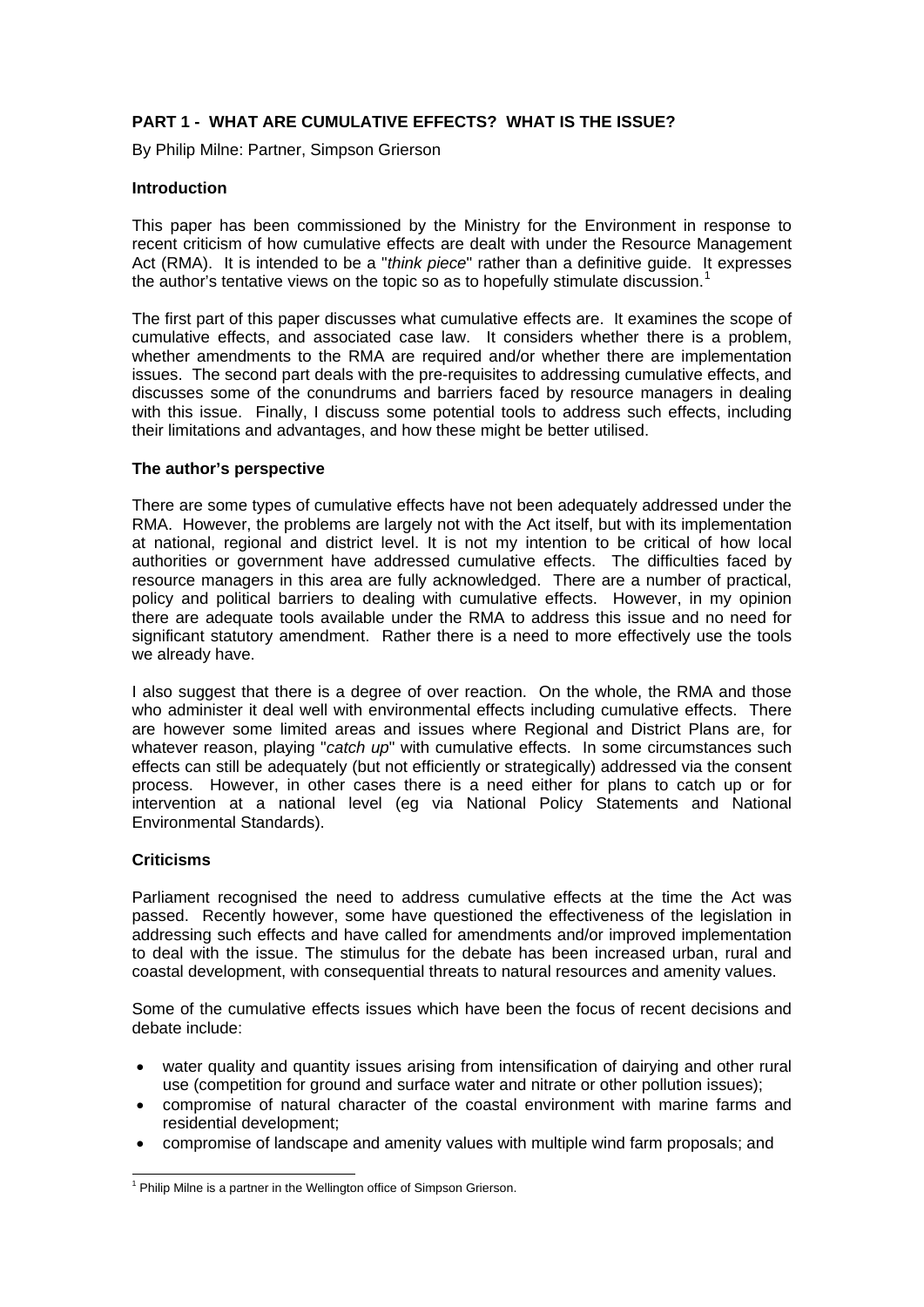• cumulative air quality effects.

At the Environmental Defence Society *Beyond the RMA* Conference [2](#page-3-0)007<sup>2</sup> and elsewhere, a number of commentators suggested that the RMA failed to adequately deal with such issues. Raewyn Peart suggested that the "*effects based*" approach of the RMA has been reasonably successful in managing the effects of individual resource consents, but that the RMA failed to deal with cumulative effects on the environment arising from the grant of individual resource consents.<sup>[3](#page-3-1)</sup>

In Raewyn Peart's view, the consequences of the "*effects based approach*" are that environmental degradation becomes a timing issue, a question of "*when*" rather than "*whether*". In support of her argument, she cites the findings of the 2005/2006 Ministry for the Environment RMA Survey of Local Authorities,<sup>[4](#page-3-2)</sup> which found that in practice the majority (over 99%) of consent applications are being granted, albeit with conditions attached to mitigate adverse effects. She suggests that cumulatively, this approach results in ongoing degradation as each successive activity contributes its negative impacts.

Peart argues that the adoption of this "*mitigation mentality*" makes it difficult to address cumulative effects. In summary, she suggests that a case by case assessment is no longer sufficient and that a more strategic response is required to deal with increasingly complex environmental problems and increasingly scarce resources.

In the same vein Rod Oram argued that under the RMA it is not easy for councils or the Environment Court to declare a halt to further consents. He suggests that there is a perception that it is often easier to get the hundredth consent rather than the first, because the RMA handles cumulative effects inadequately.<sup>[5](#page-3-3)</sup> While the first house on a coastline may have a minimal effect, at some point the effects of further development accumulate to the point they do have a negative impact. "*The last straw breaks the camel's back*".

Similarly, in reference to the impact of groundwater takes from Canterbury Plains aquifers, on the flows in spring-fed lowland streams, Dr Bryan Jenkins (CEO of Environment Canterbury) noted a paper presented at the New Zealand Planning Institute Conference 2007, that: $6$ 

*[A]s sustainability limits are approached, there is the potential for cumulative effects. Management of cumulative effects requires a catchment wide approach. However, with the RMA designed for managing the adverse effects of individual applications there are shortcomings in the legislative framework for the management of cumulative effects….*

One example that is given to support the claim that the RMA has failed in this area, is the findings of the recent OECD Environmental Performance Review of New Zealand (2007). The OECD report looked specifically at the effectiveness of environmental management in regards to water resources, waste management, nature conservation, and air quality protection. While it did not focus on the performance of the RMA, a key finding of the report was that the overall water quality in rivers and lakes has declined in many regions despite the fact that pollution of surface waters by point source discharges had decreased over the previous 10 years. This has been attributed to the impacts that have cumulatively derived from pastoral farming. What remains for debate is whether this and other issues are the result of a failure by policy statements and plans to address such issues and/or a deficiency in the Act itself.

-

<sup>2</sup> Beyond the RMA Conference, 30-31 May 2007.

<span id="page-3-1"></span><span id="page-3-0"></span><sup>&</sup>lt;sup>3</sup>" The RMA Compared to International 'Best Practice'", Beyond the RMA Conference, 30-31 May 2007.<br><sup>4</sup> PMA survey of lessl sytherities 2005/2006

RMA survey of local authorities 2005/2006.

<span id="page-3-3"></span><span id="page-3-2"></span><sup>&</sup>lt;sup>5</sup><sup>11</sup> The RMA now and in the future", Beyond the RMA Conference, 30-31 May 2007.<br><sup>6</sup><sup>11</sup> "*Motor Allegetian in Conterbury*", Naw Zaeland Planning Institute Conference 200

<span id="page-3-4"></span><sup>&</sup>lt;sup>6</sup>" "Water Allocation in Canterbury", New Zealand Planning Institute Conference 2007.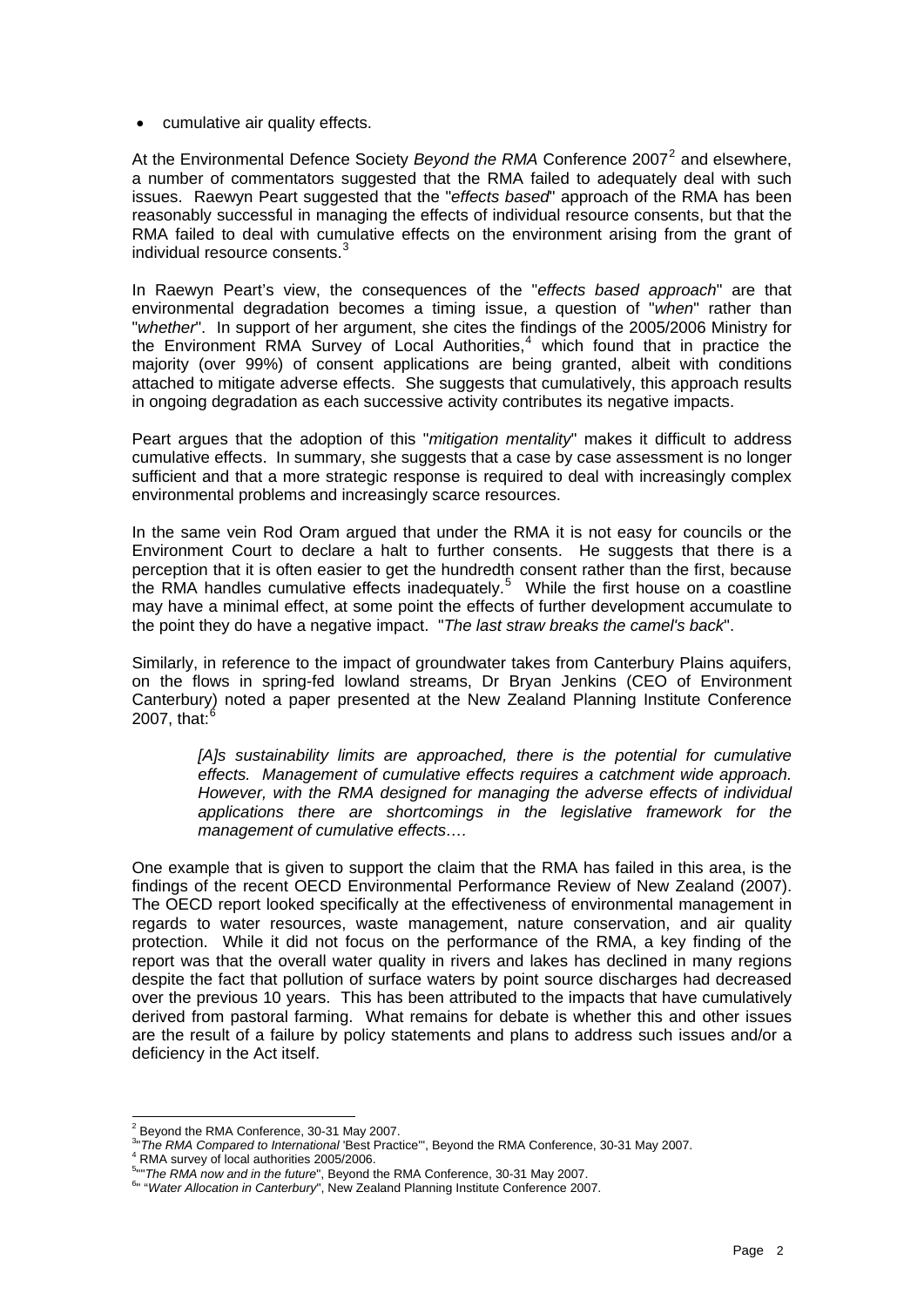<span id="page-4-0"></span>The view that the RMA is unable to handle cumulative effects is open to debate: The Hon Peter Salmon's commented in a paper presented at the Environmental Defence Society Beyond the RMA conference in 200[7](#page-4-1):<sup>7</sup> that:

*If one looks at the definition of effects, at s 5 and its three 'bottom lines' and at the duties and responsibilities of regional councils set out in s 30, there is clear power to deal with cumulative effects. It is a question of identifying the resource, determining its capacity and then limiting its use so that the s 5 objectives can be met. Cumulative effects may be difficult to identify in some instances but I cannot see how a better system for dealing with them can be provided. Whatever the system devised, the same problems of identification and control will arise*.

With respect, I agree with these comments. The tools are there, however there are various barriers to implementation.

# **What are cumulative effects?**

Cumulative effects are included in the definition of "*effect*" in s 3 of the RMA which provides as follows:

*3 Meaning of "effect"* 

In this Act, unless the context otherwise requires, the term **effect** ... *includes—* 

- *(a) Any positive or adverse effect; and*
- *(b) Any temporary or permanent effect; and*
- *(c) Any past, present, or future effect; and*
- *(d) Any cumulative effect which arises over time or in combination with other effects—*

*regardless of the scale, intensity, duration, or frequency of the effect, and also includes—* 

- *(e) Any potential effect of high probability; and*
- *(f) Any potential effect of low probability which has a high potential impact.*

The term "cumulative effects" is not otherwise defined, however it is apparent from the context, that it encompasses two concepts:

- effects arising over time (eg nitrate contamination of ground water); and
- effects arising in combination with other effects (eg interference between groundwater uses or synergistic air pollution effects).

The concept of cumulative effects was described in *Gargiulo v Christchurch City Council*: [8](#page-4-2) "…*any one incremental change is insignificant in itself, but at some point in time or space the accumulation of insignificant effects becomes significant*."

The leading case on cumulative effects is the Court of Appeal decision in *Dye v Auckland*  Regional Council.<sup>[9](#page-4-3)</sup> Dye concerned an application for a non-complying activity to subdivide a rural section into five lots. It was argued that granting consent would create a precedent effect that would result in adverse cumulative effects on the environment from similar subdivision proposals that would likely follow.

The Environment Court found that the proposal would not result in either an actual or cumulative loss of rural character. However on appeal, the High Court ruled that the cumulative waste water, stormwater, ecological, and roading effects that might result from

<sup>-</sup><sup>7</sup> "*Revisiting the Purpose and Approach to Resource Management*", Beyond the RMA Conference, 30-31 May 2007.<br><sup>8</sup> C137/00

<span id="page-4-3"></span><span id="page-4-2"></span><span id="page-4-1"></span>

<sup>&</sup>lt;sup>9</sup> [2002] 1 NZLR 337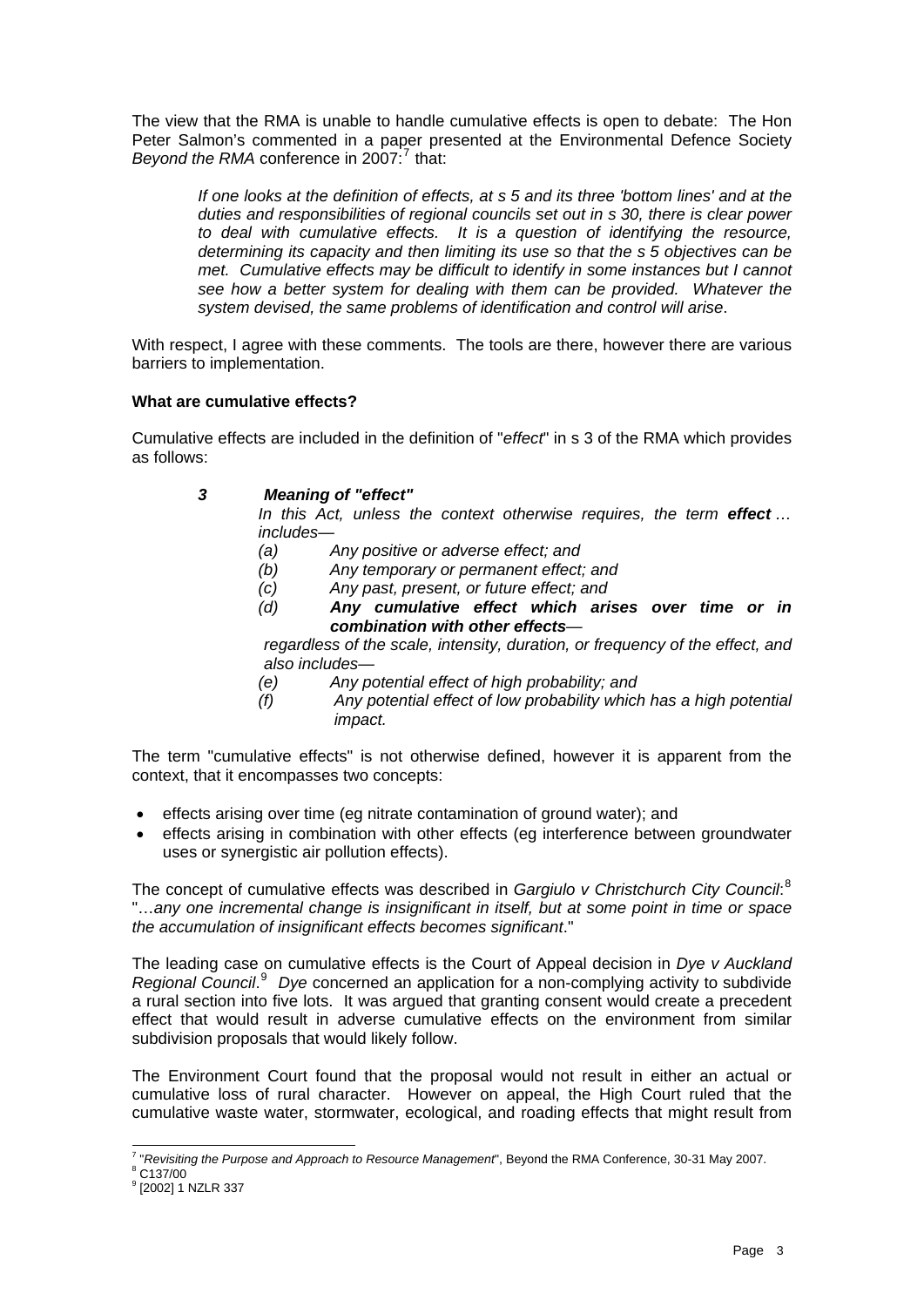the subsequent development proposals which might follow from the grant of consent, had not been appropriately considered.

In overturning the judgment of the High Court, the Court of Appeal began by looking at the definition of "*effect*" in section 3. The Court observed that a cumulative effect is not the same as a potential effect, based on the inclusion of potential effects separately within the definition. Discussing the characteristics of cumulative effects, the Court concluded:<sup>[10](#page-5-0)</sup>

*A cumulative effect is concerned with things that will occur rather than with something which may occur, that being the connotation of a potential effect…. The concept of cumulative effect arising over time is one of a gradual build up of consequence.*

*The concept of combination with other effects is one of effect A combining with effects B and C to create an overall composite effect D. All of these are effects which are going to happen as a result of the activity which is under consideration*.

The Court also noted that "*potential effects*" are effects which may happen or they may not. Accordingly, it found that "*precedent*" effect resulting from the grant of a resource consent did not fall within the concept of cumulative effect: $11$ 

*If the precedent effect of granting a resource consent is to fit within the definition at all, it must do so by dint of its potential effect and it would then have to satisfy the probability and, if applicable the potential impact criteria.* 

The Court of Appeal held that the precedent of granting a resource consent is a relevant factor for a consent authority to take into account when considering an application for consent but is not a cumulative effect. The Court noted that the granting of a resource consent has no precedent effect in the strict sense, and "*the most that can be said is that the granting of one consent may well have an influence on how another application should be dealt with*". With respect, that was a predictable and sensible approach.

*Dye* is authority that precedent effects are not cumulative effects. However, the implication that potential effects cannot be cumulative effects (if that was intended) was obiter and, with respect, is open to debate. That case was not about actual versus potential cumulative effects, but rather, was about likely effects and **speculation** as to the potential cumulative effects arising from possible future discretionary or non-complying applications which might or might not be granted.

The finding that consent authorities cannot consider, as cumulative effects, the effects of possible future applications that may or may not be made, and may or may not be granted has been applied in a number of cases (see for example *Rodney District Council v Gould*<sup>[12](#page-5-2)</sup> and *Aquita Holdings Limited v Rodney District Council*) [13](#page-5-3) In *Gould,* again concerning a rural subdivision, the High Court followed *Dye*, and held that a cumulative effect must be one that arises as an effect of the application for which consent is sought, and which is being considered in the particular case before the consent authority. Again however, that case was not about the **potential** cumulative effects of the subject application in combination with the effects of existing and reasonable foreseeable activities.

The approach in *Dye* has also been the subject of discussion by the Environment Court. In Upper Clutha Environmental Society Inc v Queenstown Lakes District Council,<sup>[14](#page-5-4)</sup> Judge Jackson noted that the Court of Appeal's statements concerning the distinction between

<span id="page-5-0"></span> $10$  lbid at para 38.

<span id="page-5-2"></span><span id="page-5-1"></span><sup>11</sup> Ibid at para 39.<br><sup>12</sup> [2006] NZRMA 217 (HC) <sup>13</sup> A094/05 <sup>14</sup> C104/2002

<span id="page-5-4"></span><span id="page-5-3"></span>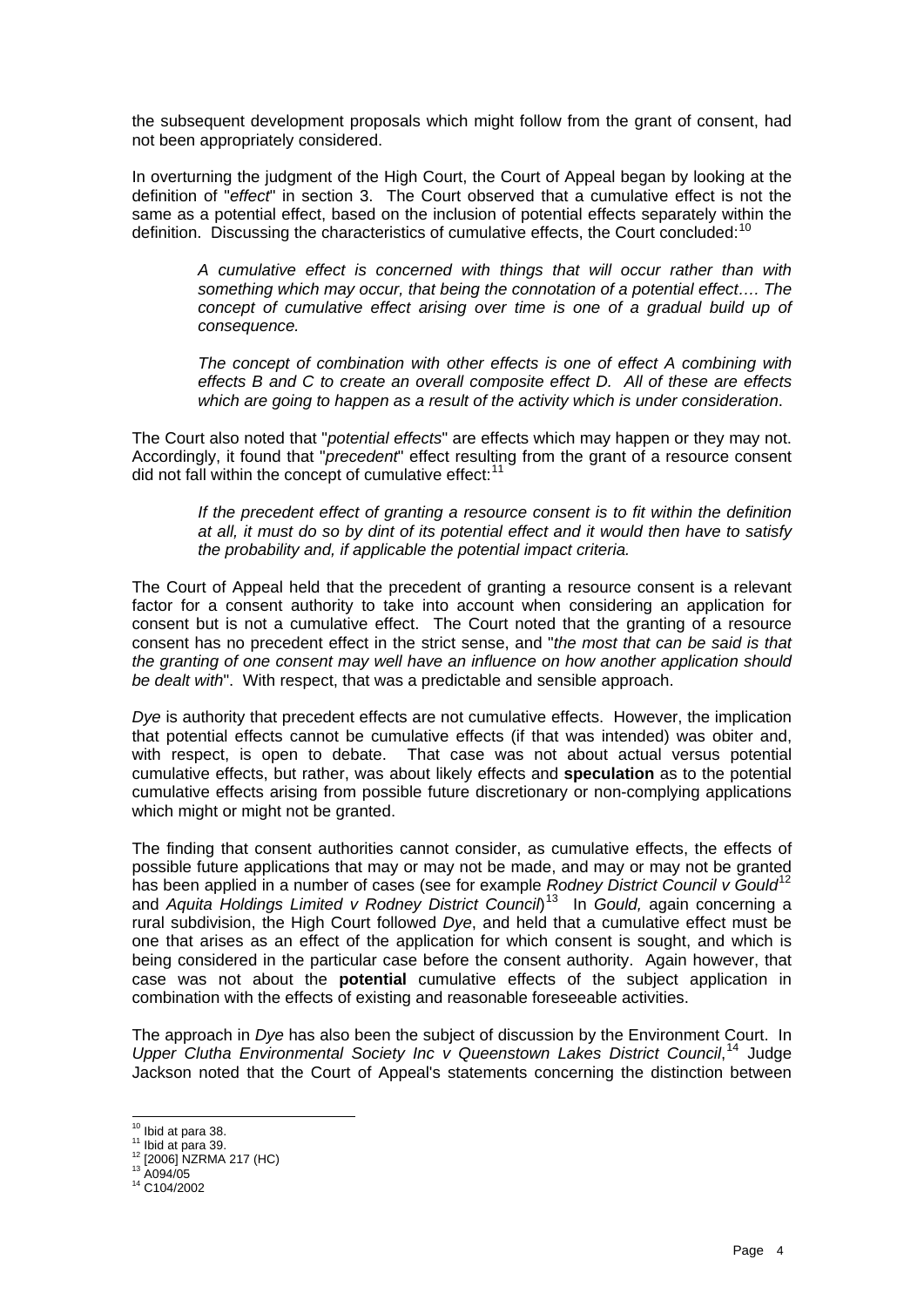<span id="page-6-0"></span>"*actual and potential effects*" in section 104(1)(a) and "*effect*" in section 3 were obiter and not binding on the Environment Court. The Court concluded:

*[W]hen considering effects the consent authority (or on appeal, this Court) can*  disregard the monochrome 'effects' of Dye and consider the full spectrum of *effects that Parliament intended by applying paragraph (i) with paragraph (a) of section 104(1).*

Similar comments were made in *Cashmere Park Trust v Canterbury Regional Council*[15](#page-6-1) (also Judge Jackson) an appeal against a decision by the Canterbury Regional Council to grant consent for the discharge of stormwater from a residential subdivision. Again, the Court observed that the statements in *Dye* were obiter and inconclusive. In quoting from Emerald Residential Ltd v North Shore City Council,<sup>[16](#page-6-2)</sup> the agreed with the Environment Court's finding that:

*[W]hat must be considered is the impact of any adverse effect of the proposal on the environment. The environment is to be taken as it exists, with whatever strengths or frailties it may already have, which make it more or less able to absorb the effects of the proposal*.

Accordingly, the Court concluded that:

*[I]t would be both unfair to the appellants and a dereliction of sustainable management if we could not consider the effects of other possible (but not yet built) permitted discharges from the catchment….* 

In *Clifford Bay Marine Farms Ltd v Marlborough District Council*, [17](#page-6-3) (again Judge Jackson) the Environment Court found that all relevant effects should be considered, including potential cumulative effects of low probability and high impact. Based on the inclusive definition of "*effects*" in section 3 and as "*other relevant matters*" under section 104(1)(i) of the RMA, the Court held these types of effect must be taken into account, "*even if they do not necessarily fit within any of section 3(a)-(e) or section 104(1)(i)*".

In the author's view, the more critical questions are: how likely is the potential effect (low, moderate, or high probability)? If it occurs, will it have a low, moderate or high impact?<sup>[18](#page-6-4)</sup>

#### **Cumulative effects and the existing and foreseeable future environment**

Given that cumulative effects are in essence additive effects, the question arises "*additive to what?*" Clearly they must be additive to the effects of the existing environment including existing activities. As illustrated by the recent decisions one should also consider effects in combination with foreseeable permitted future activities which may utilise the resource in question. Arguably one should also include foreseeable controlled activities and foreseeable environmental change (eg climate change).

In *Queenstown Lakes District Council v Hawthorn Estates Ltd*[19](#page-6-5) the Court of Appeal confirmed that the receiving environment (beyond the subject site) is the environment upon which a proposed activity might have effects. *Hawthorn Estates* concerned an application for residential subdivision in a rural area and a system of mounds and ponds across the

<sup>&</sup>lt;sup>15</sup> C48/04

<span id="page-6-4"></span>

<span id="page-6-3"></span><span id="page-6-2"></span><span id="page-6-1"></span>URG/04<br>16 A31/04<br><sup>17</sup> C131/03<br><sup>18</sup> See the section 3 definition of "effect". There is another question which relates to all "potential" effects. What of the interim categories: moderate probability and moderate impact; moderate probability and low impact; low probability but moderate impact? Now is not the time for that discussion but suffice to say that the word "including" does not exclude other categories. Furthermore there is no logical reason to exclude these categories. 19 [2006] NZRMA 424 (CA)

<span id="page-6-5"></span>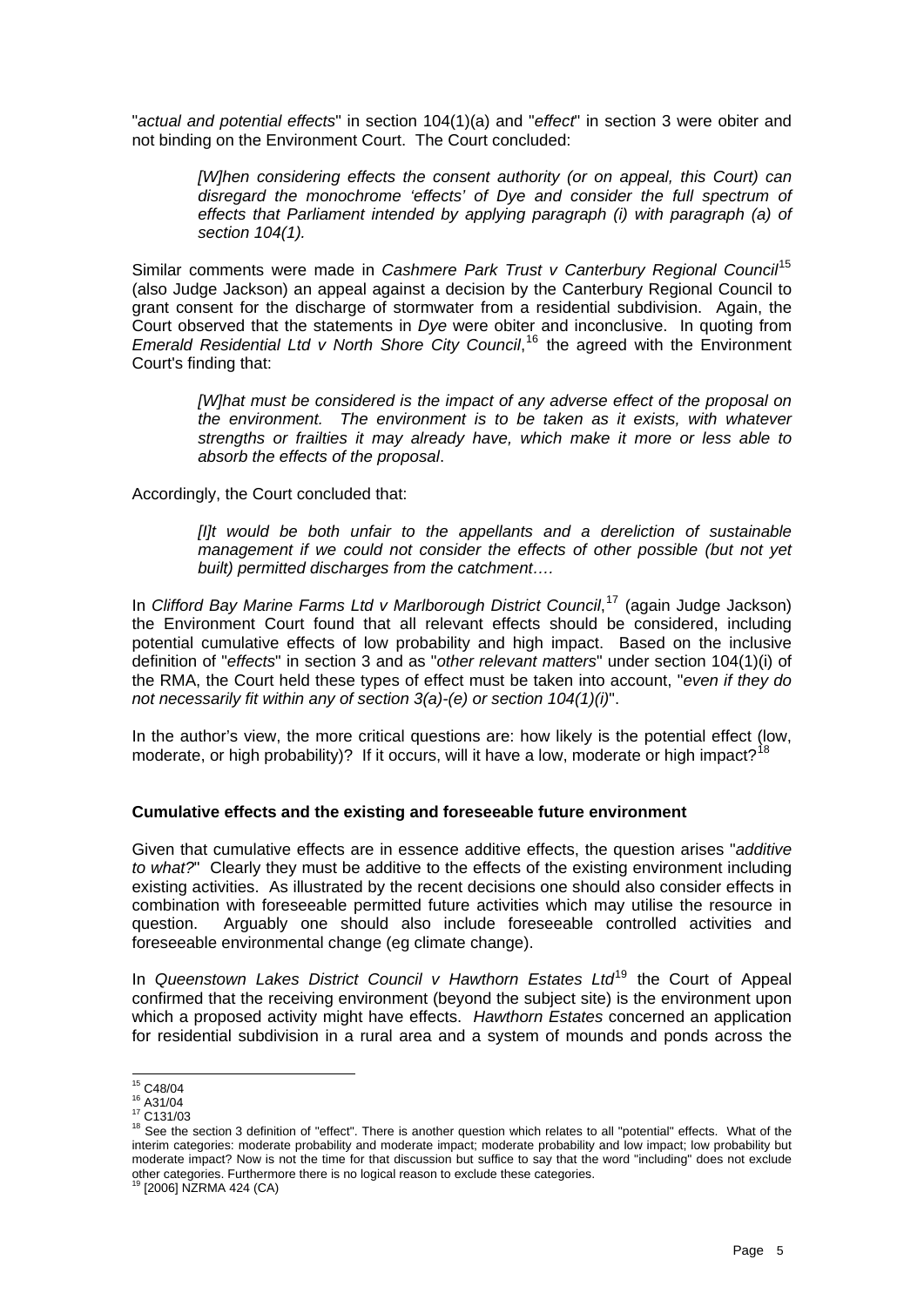<span id="page-7-0"></span>subdivided sites. The case centred around the point at which development within a landscape capable of absorbing change, reaches the point of "*over-domestication*".

In *Hawthorn* the Court of Appeal held that it is permissible (and often necessary) to consider the future state of the environment upon which effects will occur. The word "*environment*" embraces the future state of the environment as it might be modified by the utilisation of rights to carry out (non fanciful) permitted activities. "*Environment*" also includes the environment as it might be modified by the implementation of resource consents that have been granted at the time a particular application is considered, where it appears likely that those resource consents will be implemented.[20](#page-7-1) "*Environment*" does not however include the environment as it might be modified by the implementation of future resource consent applications (because these involve considerations and effects that are too speculative).

In *Cashmere Park Trust v Canterbury Regional Council<sup>[21](#page-7-2)</sup>* discussed above, the Court found that the permitted baseline does not extend to sites beyond the subject site, but that potential cumulative effects could be assessed by reference to likely permitted activities on nearby land. The Court noted that in *Dye*, the Court of Appeal was critical of the notion that an area wide investigation was required as to the adverse effects which might arise from similar proposals being established in the area. While cumulative effects properly understood should be taken into account, the consent authority has no mandatory obligation under the RMA to consider "*what others may seek to do in the future in unspecified places and unspecified ways in reliance on the granting of the application before it*".

The Court of Appeal noted there were good reasons why such an inquiry should not be regarded as mandatory in the circumstances:

*To require applicants for consent to non-complying activities to entertain, on a mandatory basis, an area-wide inquiry to deal with all the possible future implications of the granting of the particular consent, would impose very considerable additional burdens on all concerned. It would also be a rather speculative exercise*.

In making its findings, the Court supported the views of the Environment Court in *Wellington Regional Council (Bulkwater) v Seafresh NZ Ltd:*[22](#page-7-3)

*[T]o even consider future applications as a potential effect or a cumulative effect is to make a totally untenable assumption that the consent authority will allow the dike to be breached without evincing any further interest and control, merely because it has granted one consent.* 

#### **Conclusion as to the scope of cumulative effects**

In conclusion, the scope and meaning of cumulative effects is not settled. What can be stated about the current position under the RMA is as follows:

- cumulative effects can and must be considered when determining a resource consent application;
- cumulative effects include the effects that would result if the activity for which consent is sought is approved, in combination with the effects of other existing activities and/or effects which are likely to arise over time;

<sup>&</sup>lt;sup>20</sup> Ibid at para 84.

<span id="page-7-3"></span><span id="page-7-2"></span><span id="page-7-1"></span> $\frac{21}{22}$  See supra note 15.<br> $\frac{22}{22}$  (unreported decision no. W03/98)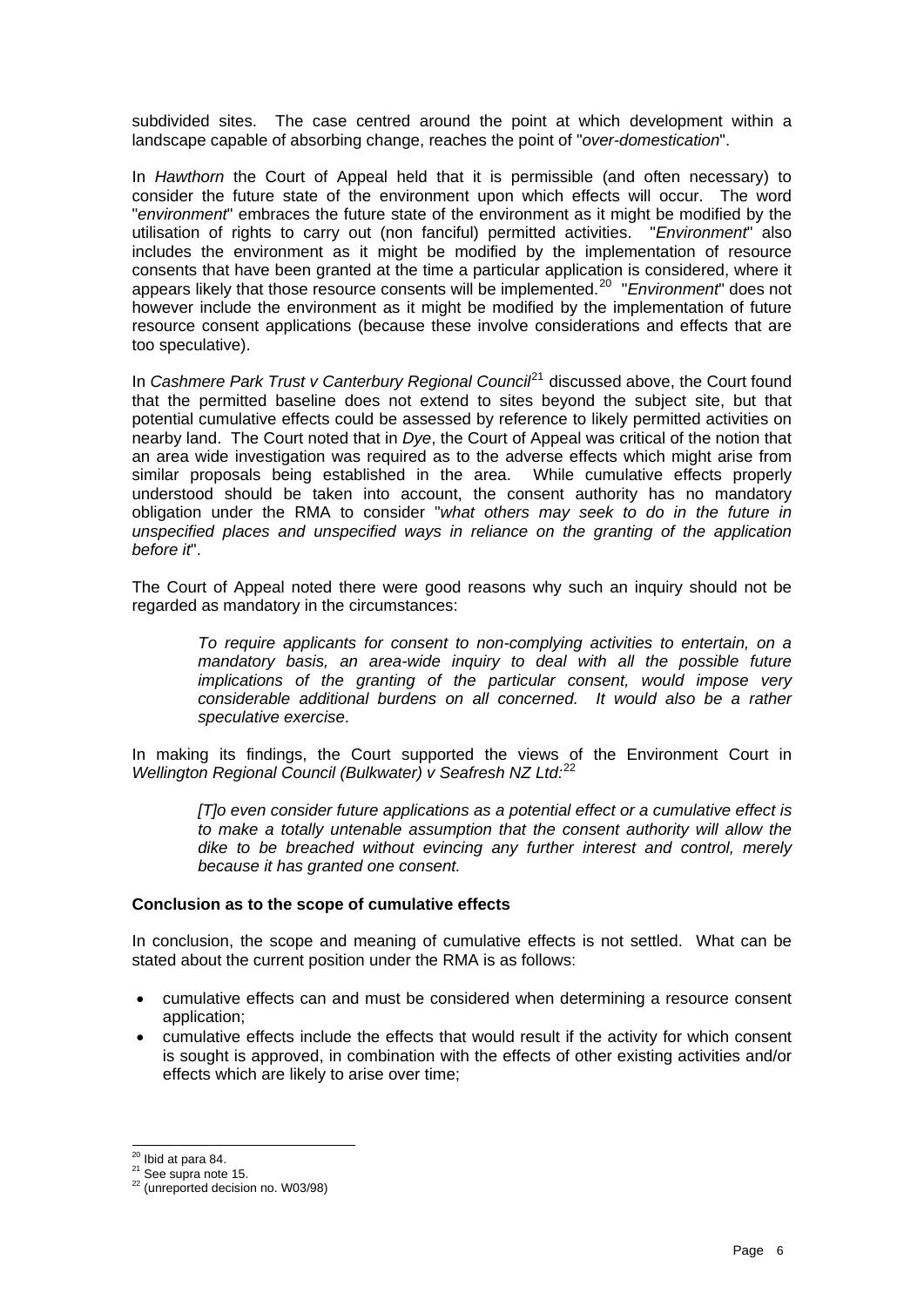- <span id="page-8-0"></span>• cumulative effects require consideration on a case-by-case basis and there are circumstances where such cumulative effects warrant the declining of consent (eg Browning v Marlborough District Council<sup>[23](#page-8-1)</sup> or Jennings v Tasman District Council)<sup>[24](#page-8-2)</sup>;
- so called precedent effects are not cumulative effects but are a relevant consideration (*Dye* and *Gould*); and
- cumulative effects include the additive effects of other possible but not yet occurring permitted activities and the effects of granted but not yet implemented consents.

It remains open for debate as to whether cumulative effects should include the additive effects of not yet occurring but likely (non fanciful) controlled activities. In the author's opinion this would be a sensible extension of the concept since the consent authority has no discretion to decline such applications.

The key uncertainty relates to the obiter comments in *Dye* that:

*[A] cumulative effect is concerned with things that will occur rather than with something which may occur, that being the connotation of a potential effect.*

The Court of Appeal's views as to the difference between issues of precedent or integrity of the plan seems sensible. Precedent is not an effect on the environment. With respect however, there is room to debate the merits of a distinction between "*potential effects*" and "*cumulative effects*".

If the Court was suggesting that a potential effect can not be a cumulative effect, that does not seem to logically follow. There seems no reason why decision makers should not consider potential cumulative effects. Indeed, that would seem to be critical to the sustainable management of resources. Section 3 of the RMA encompasses inevitable effects, probable effects ("*potential effects of high probability*") and possible effects including (but not limited to) "*potential effects of low probability with a high potential impact*". It must also encompass the various shades of probability and potential impact in between these extremes.

Within each of these probabilistic categories there may be non additive and additive (cumulative) effects. There is nothing in the s 3 definition of effect which suggests that an effect cannot be both a potential and a cumulative effect. The suggestion (if that is what was intended by the Court) that an effect must be inevitable before it can be considered to be a cumulative effect is not consistent with the inherent precautionary approach in the Act nor with practicality. Many effects come into the category of potential effects and the nature and degree of cumulative effects in particular are often uncertain.

In the author's view it is neither helpful nor in many cases practical, to distinguish between inevitable cumulative effects (mandatory consideration) and potential cumulative effects (impermissible consideration on one view of *Dye*). Certainly the potential additive effects of future discretionary or non-complying activities is a step too far (which is what the *Dye* case was about).

#### **Can cumulative effects encompass the additive effects beyond those of existing and reasonably foreseeable future activities?**

The definition of cumulative effects is not limited to the effects of a proposal in conjunction with the effects of existing activities. Arguably the definition is wide enough to encompass the additive effects of the proposed activity in conjunction with reasonably foreseeable

-

<span id="page-8-1"></span> $^{23}$  W020/97, the Court held that granting consent to a marine farm in an area not yet containing any marine farms would introduce the likelihood of other farms seeking similar approvals and result in cumulative impacts.<br><sup>24</sup> (2003) 9 ELRNZ 334 (EnvC), upheld on appeal (2/6/04, Young J, HC Wellington CIV-2003-485-1654). The Court

<span id="page-8-2"></span>concluded that taking account of the existing rural/residential dwellings in the area in the proposed subdivision and the development under consideration, these extra dwellings would have an adverse effect giving a cumulative effect which was more than minor.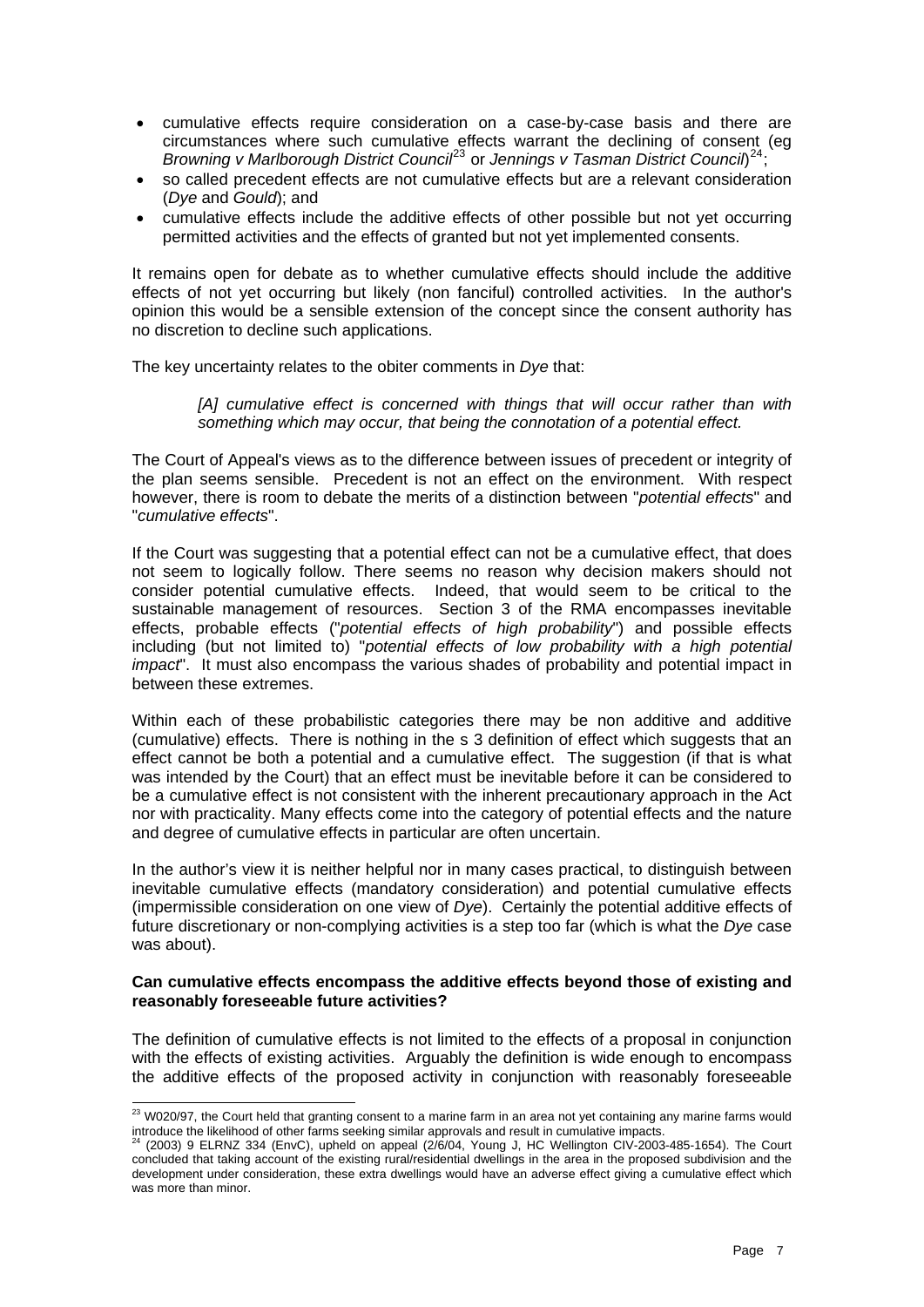<span id="page-9-0"></span>environmental change. For example in considering a proposed long term water take or coastal development decision makers must consider the cumulative effects of the proposal in conjunction with any reasonably foreseeable potential effects of climate change. Some have argued (based on *Dye*) that such effects are not cumulative effects because they are "*potential effects*", which are speculative. I agree that both the effects and their degree will be uncertain, however s 3 encompasses effects of low probability of occurrence but high potential impact. Arguably, that extends to the cumulative effects of proposed activity and potential environmental change.

# **Is there a need to better define cumulative effects?**

Leaving aside the dicta in *Dye,* in the author's opinion, it is apparent that cumulative effects may include potential effects. The *Hawthorn Estate* decision then provides authority for also considering potential effects which may arise in conjunction with existing activities and foreseeable permitted or consented future activities. I cannot see any need to redefine effects or cumulative effects.

The decision in *Outstanding Landscape Protection Society Inc v Hastings District Council* demonstrates that the decision-makers can and will grapple with cumulative effects:

*If a consent authority could never refuse consent on the basis that the current proposal is … the straw that will break the camel's back, sustainable management is immediately imperilled[25](#page-9-1).*

<span id="page-9-1"></span><sup>-</sup>25 W024/07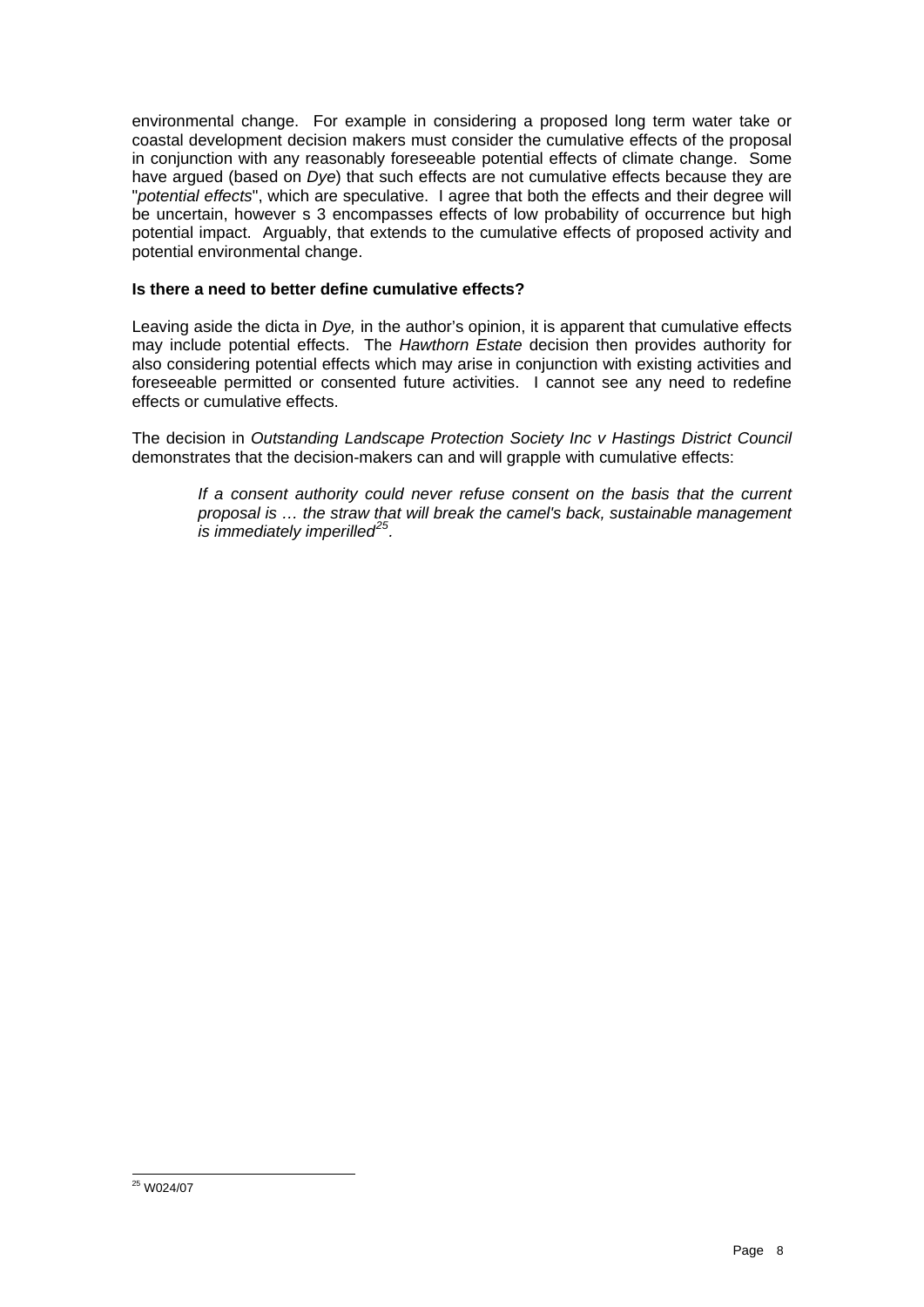#### <span id="page-10-0"></span>**PART 2 - THE TASK**

#### **How do we determine when enough is enough?**

I agree with Peter Salmon QC in his paper "Revisiting the Purpose and Approach to Resource Management" that "*there is clear power to deal with cumulative effects.*" The problems which arise are ones of "*identifying the resource, determining its capacity and then limiting its use*" so that the purpose and principles of the Act can be achieved.

These tasks highlight the fundamental issue of determining "*the point in time or space where the accumulation of insignificant effects becomes significant"* (as mentioned in *Gargiulo*). Or put another way, how should decision makers determine when enough is enough?

There are three tasks:

-

#### **Identifying the resource**

(*Where, what, how much?*)

This sounds simpler than it is in practice. Before one can determine the limits to resource use, one must identify the extent of the resource in time and space, its capacity at particular times and places, and its qualities and value (in a qualitative and quantitative sense).

Take the Canterbury groundwater debate. <sup>[26](#page-10-1)</sup> Undoubtedly some aquifers are fully allocated (reached their sustainable limit) at some times in some seasons, in some (or perhaps all) parts of the aquifer. Environment Canterbury has identified zones (such as the Rakaia Selwyn) which it regards as fully allocated. In these zones, new takes are proposed as non-complying activities with consent only to be granted, if cumulative effects can be demonstrated to be no more than minor. In its consent authority role, the Council then needs to determine whether a particular application or groups of applications will cause more than minor cumulative effects in conjunction with existing effects.

The first difficulties faced by decision makers, is that the zone comprises multiple layered aquifers (up to 6 deep in places). The effect of a particular proposal will depend upon its location in two dimensions (lateral and vertical). Then one must add a third dimension; time.

The deeper aquifers respond more slowly to recharge and abstraction than the shallower aquifers, and surface effects (on lowland streams) take longer to emerge. Even the "*over allocated*" shallower aquifer has sufficient capacity in some locations most years (because of river recharge) and in most locations in some years (when there has been sufficient winter recharge and moderate irrigation demand).

To add to the complexity of the task, the effect of most concern to the Council is the cumulative effect of takes on summer flows in lowland streams and rivers and consequent eco system effects. Before one can decide whether a proposal will cause more than minor effects, one must understand the relationship between takes at different depths and locations and potential effects on streams often some tens of kilometres away. The experts differ in their views as to the buffering effects of depth and distance. What is beyond debate, is that the effect of a given volume of take from a deep inland bore is not the same as the effect of the same volume being taken from shallow aquifers near a lowland stream. Clearly location, depth and timing of a take are critical, to understanding the nature of the resource over space and time. The task of identifying the resource therefore requires good monitoring and good science (eg modelling).

<span id="page-10-1"></span> $^{26}$  The author has recently been a Commissioner in respect of applications to take from one of the zones deemed to be fully allocated.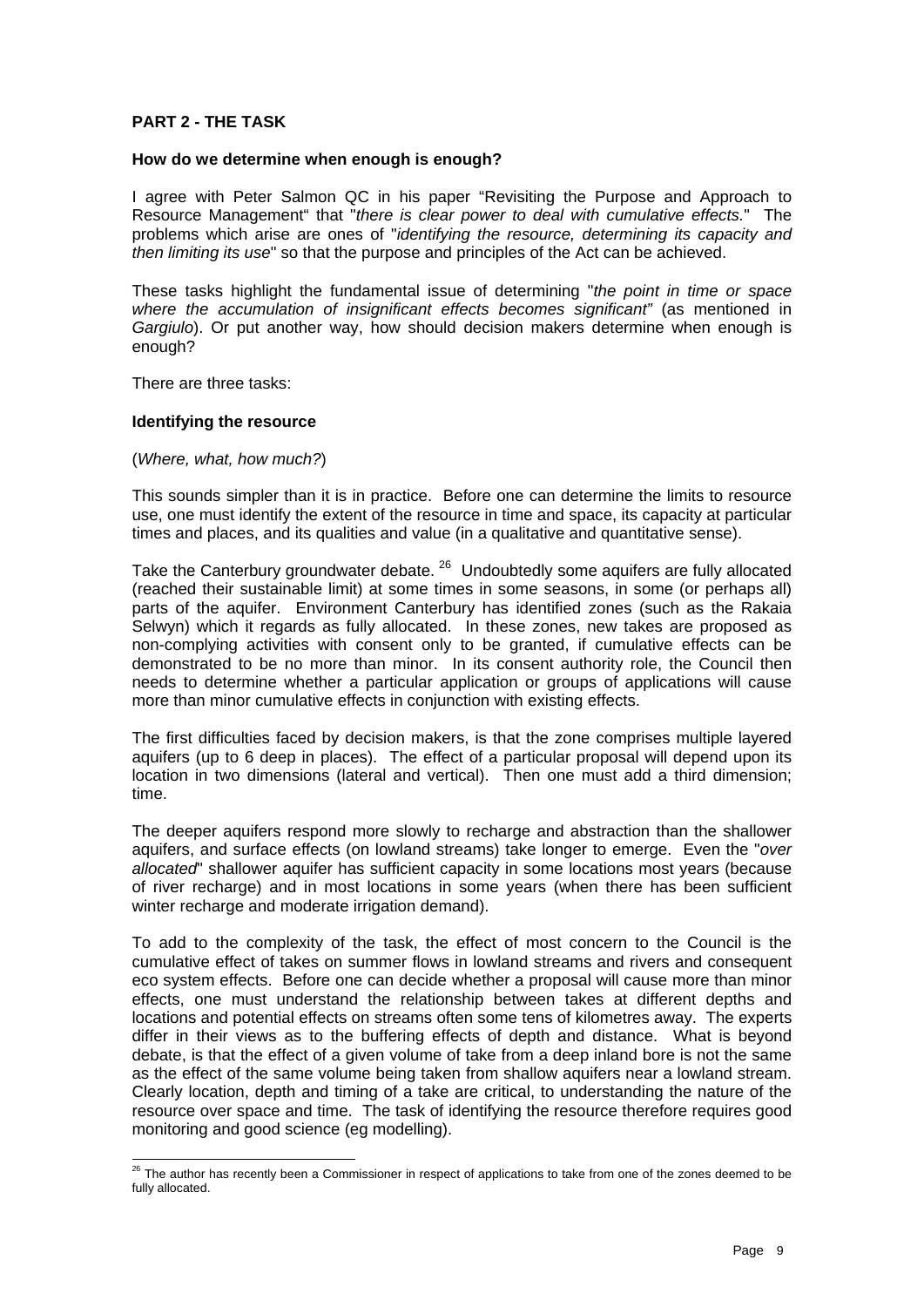<span id="page-11-0"></span>Groundwater is of course a complicated resource because of difficulties in the measurement and prediction of its behaviour. However, good monitoring and good science are relevant for most resources. Surface water hydrology may be simpler, but identifying the areal and temporal differences in flow still requires good science. The Hectors Dolphin resource is another case in point.

#### **Identifying the value based components of resources**

At least water quantity and quality (and Hectors Dolphin populations) can be measured. Identifying the resource takes on a different dimension when dealing with resources with qualitative components. Take a windswept ridge. The generator will tell you its value for a wind farm, but what is the landscape and amenity resource involved? And what is its value?

What of a river being targeted for irrigation or a hydro scheme? The resource is not just the quantity of water. By way of example, flow requirements for wry billed plovers, salmon anglers and kayakers will differ. Accordingly both the capacity and the value of a water resource will usually vary over time and space and by user. As the angler or kayaker will tell you, the variability of flow is for them a critical component of the resource. For boaters it may be the volume of flow which is important.

A further problem faced by local authorities is the difficulty of planning for changing community perceptions over time. It is far easier to plan for current, known attitudes than try to guess where attitudes towards development will be in 5 or 10 years time. When community attitudes change, the number of turbines (or for other changes in the landscape) that is acceptable to the community can change, leaving the plan misaligned until it is also changed.

The recent first instance decision on Meridian Energy's proposed wind farm on the Lammermoor Range demonstrates the difficulty of identifying a landscape resource and its value/capacity. In October 2007, the majority of hearings commissioners considering the application on behalf of the Central Otago District Council and Otago Regional Council did not consider the Lammermoors to be an outstanding landscape when viewed in the Central Otago context. The Chair however concluded that the landscape was an outstanding natural landscape though not classified as such in the plan.<sup>[27](#page-11-1)</sup>

In the Environment Court decision in *Outstanding Landscape Protection Society Inc v Hastings District Council*[28](#page-11-2) (upheld on appeal in *Unison Networks Ltd v Hastings District*  Council)<sup>[29](#page-11-3)</sup>, the Court determined that the ridge in issue was an outstanding natural landscape even though this was not identified in the plan. Clearly, consent authorities and the Environment Court can and must make these value judgments guided but not limited by plans. It is also clear that the more guidance that is provided in plans as to areas and features of significance, the easier the task of defining the limits of effects whether cumulative or not.

#### **Determining capacity**

#### *What are the sustainable limits of the resource?*

How many wind turbines can be sustained in a valued landscape? None or some? If some, how many? In what parts of that landscape should there be none?

-

<span id="page-11-1"></span> $^{27}$  Decision of the Central Otago District Council and the Otago Regional Council on applications for resource consent by Meridian Energy Limited, 31 October 2007.<br><sup>28</sup> W024/07

<span id="page-11-2"></span>

<span id="page-11-3"></span><sup>28</sup> W024/07 29 CIV-2007-485-896 (11 December 2007)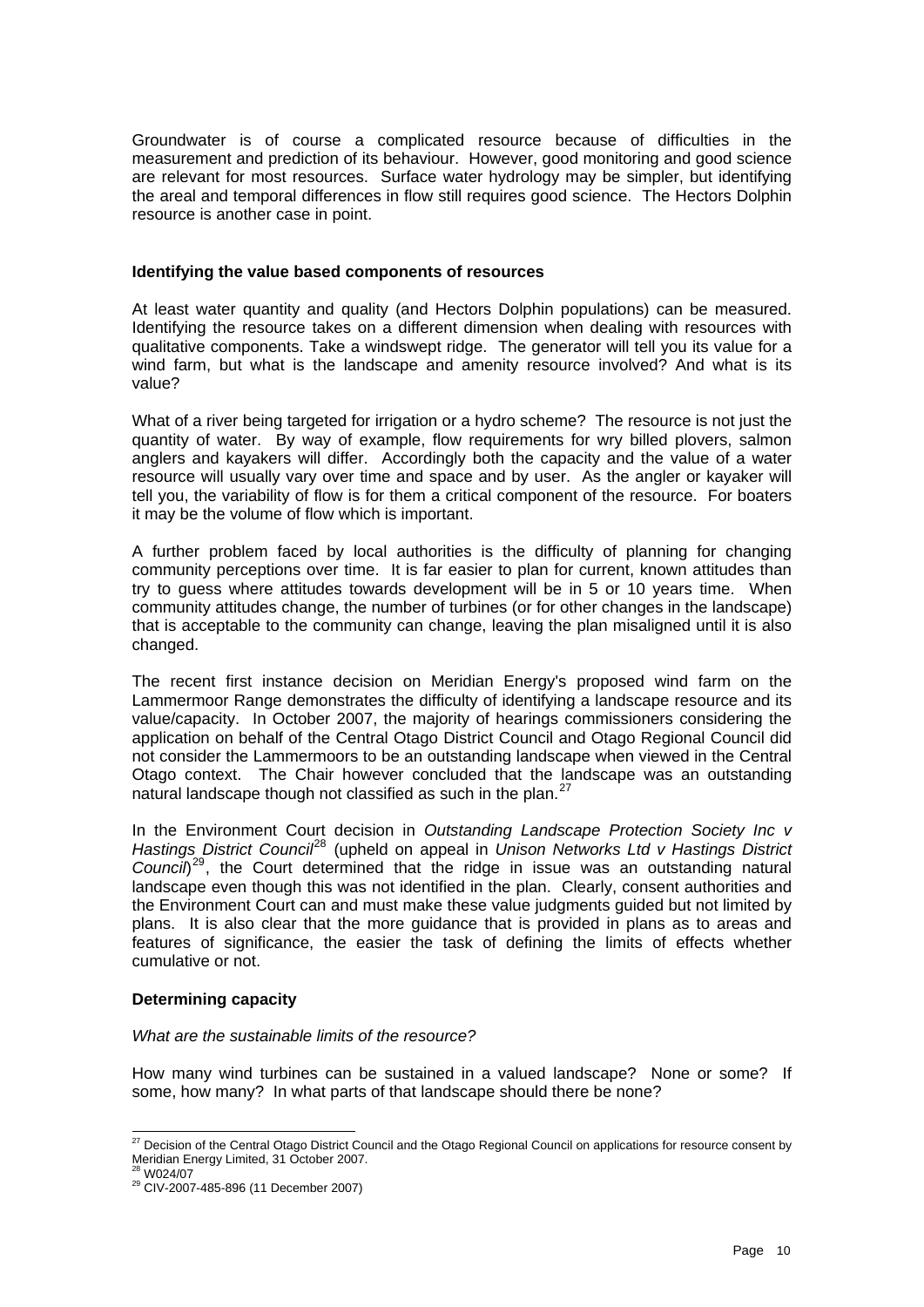<span id="page-12-0"></span>At which times is a particular groundwater resource at its sustainable limit? At some, all or no times, during some or all years? At what pressure, level or volume of use do we define the sustainable limit?

How much water can one sustainably take from a river? What is the sustainable minimum flow in a particular reach of that river at particular times? (eg in the braided channel sections of the Rangitata during the salmon fishing season or the wry billed plover breeding season?) How much variability in flow should be protected? Should it be the minimum ecologically sustainable flow or include a safety threshold above this? Should it include an amenity allowance above ecological minimums?

How many trees per hectare per annum, could one sustainably log by helicopter from a beech forest in Buller? (The answer to which of course varies depending upon whether you regard the ecosystem and biodiversity as being the resource at stake or the intrinsic value of untouched wilderness.) How many homes (or marine farms) can you sustain in a coastal environment whilst preserving its natural character?

There is a need to look to both quantitative and qualitative assessment in order to determine what is available, before the sustainable limits to the resource can be determined. Science and economics have a part to play. Valuing intrinsics such as natural character, wilderness or landscape amenity, is difficult but still essential. The capacity of the resource can not be determined without knowing what it is valued for and why.

The concept of establishing resource inventories for key resources is not new and is a key tool. In essence this is what is being done with landscape and indigenous vegetation. Most Councils have embarked (with varying degrees of enthusiasm and success) on the task of preparing inventories of outstanding or significant landscapes and areas of significant indigenous vegetation or habitat. One can add to that the Department of Conservation recommended areas for protection (RAP) programmes, catchment based air quality inventories and various lists of significant rivers.

However inventories of significance can only go so far. There is also a need for baseline amenity standards for areas/resources that are not classified as outstanding or significant. Open land and even suburbia has its own set of amenity values that can be compromised if the cumulative effects of development are not managed.

#### **Establishing limits to the use of a resource (the groundwater example)**

Once it is clear what the resource in question is, how should the relevant council determine the sustainable limits for the resource? The example of groundwater is referred to here, because it is one of the more complex and topical situations and one that the author has had to grapple with in recent times. However, many of the decisions along the way will apply to other resources (consider air quality for example). The added complexity for groundwater is the three dimensional nature of the resource (location, depth and time).

The task for the consent authority when considering further applications to take water is far from easy. The question is not as simple as asking whether the proposed take will have more than minor cumulative effects (the key criteria in the proposed NRRP for Canterbury). Rather, there are a series of questions/issues that are relevant which may be summarised as follows:

- the capacity of the relevant ground water resources (including areal and temporal variations);
- the cause and nature of the cumulative effects of existing takes (including areal and temporal variations);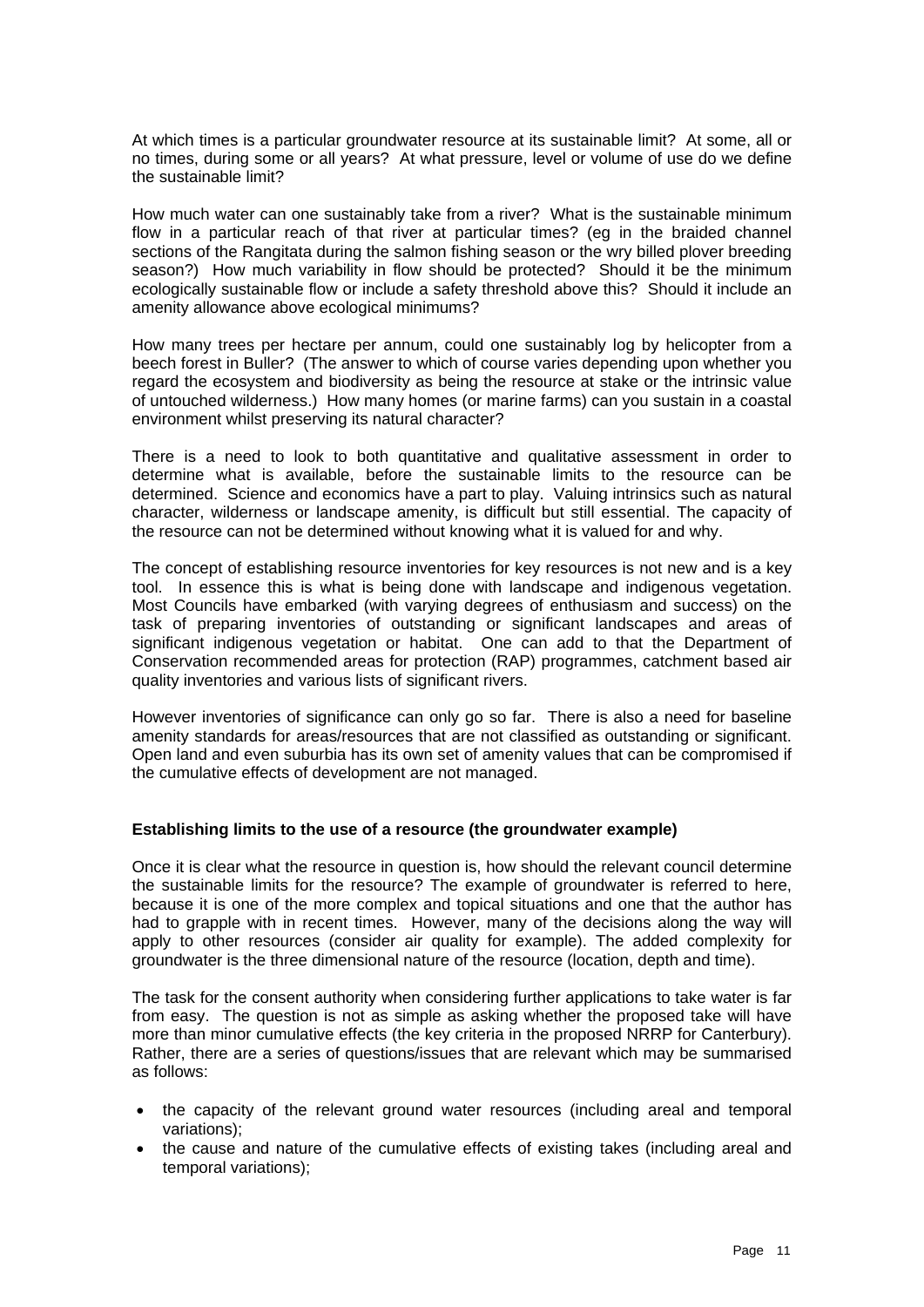- <span id="page-13-0"></span>• the significance of such effects if they occur;
- the point at which such effects become unacceptable (which is likely to vary between locations, years and times within the year);
- the reliability of the evidence regarding the cause and impact of existing effects;
- whether existing cumulative effects are already such that no further consent should be granted, or such that later consents should be granted with more stringent conditions;
- whether there are times locations and/or depths where additional takes can be accommodated;
- the likely nature and degree of the additional cumulative effect caused by the new proposed take;
- the reliability of the evidence as to such effects:
- whether the cumulative effects of the additional take can be adequately avoided remedied or mitigated by way of conditions and adaptive management; and
- whether the effects of climate change are relevant.

Ultimately one gets back to the purpose of the Act which leads to the question:

*Are the effects of the proposed activity, in conjunction with the effects of existing activities and over time (after avoiding, remedying and mitigating by conditions) sustainable?* 

The groundwater problem is a particularly complex one, made more challenging by the difficulty of monitoring and understanding the cause of effects (Are low flows in streams the result of excess surface takes or low winter recharge or both? Do deep takes have a significant effect on the flows in Canterbury lowland streams?). Nevertheless, with some adaptations, most of the questions above are equally relevant to other situations.

#### **When is enough really enough?**

When determining whether or not to grant consent, it is the last question above which is critical. One might argue that if the cumulative effects of existing activities are already unacceptable at some times, then no further consents should be granted. However, that approach ignores the temporal and areal differences in resource capacity and effects. Furthermore it assumes that the effects of concern (eg low flows in lowland streams) have been proven to be likely to be the result of the cumulative effect of existing takes as opposed to a manifestation of natural variability in rainfall/recharge or a combination of the two. If the latter is the case, then it may well be that in some locations and/or at some times, additional take may be sustainable (see for example *Lynton Dairy Limited v Canterbury Regional Council*).[30](#page-13-1)

If one is dealing with situations of scientific uncertainty then one must consider the probability that particular effects will arise, and if so, their seriousness (eg will a further take from deeper aquifers exacerbate low flows in streams? If so, by how much, how often and with what ecological consequences?).

It is also important to consider whether conditions can sufficiently avoid, remedy or mitigate the adverse cumulative effects in question (and other effects). Only in clear cases will there be a case for a total prohibition on further activity.

More usually, where sustainable limits are being approached, new activities will or should be non-complying. Assuming then that the plan discourages the grant of new consents, the relevant question is likely to be whether the cumulative effects of the proposed additional activity (after mitigation by conditions) will be more than minor.

<span id="page-13-1"></span><sup>-</sup> $30$  C108/05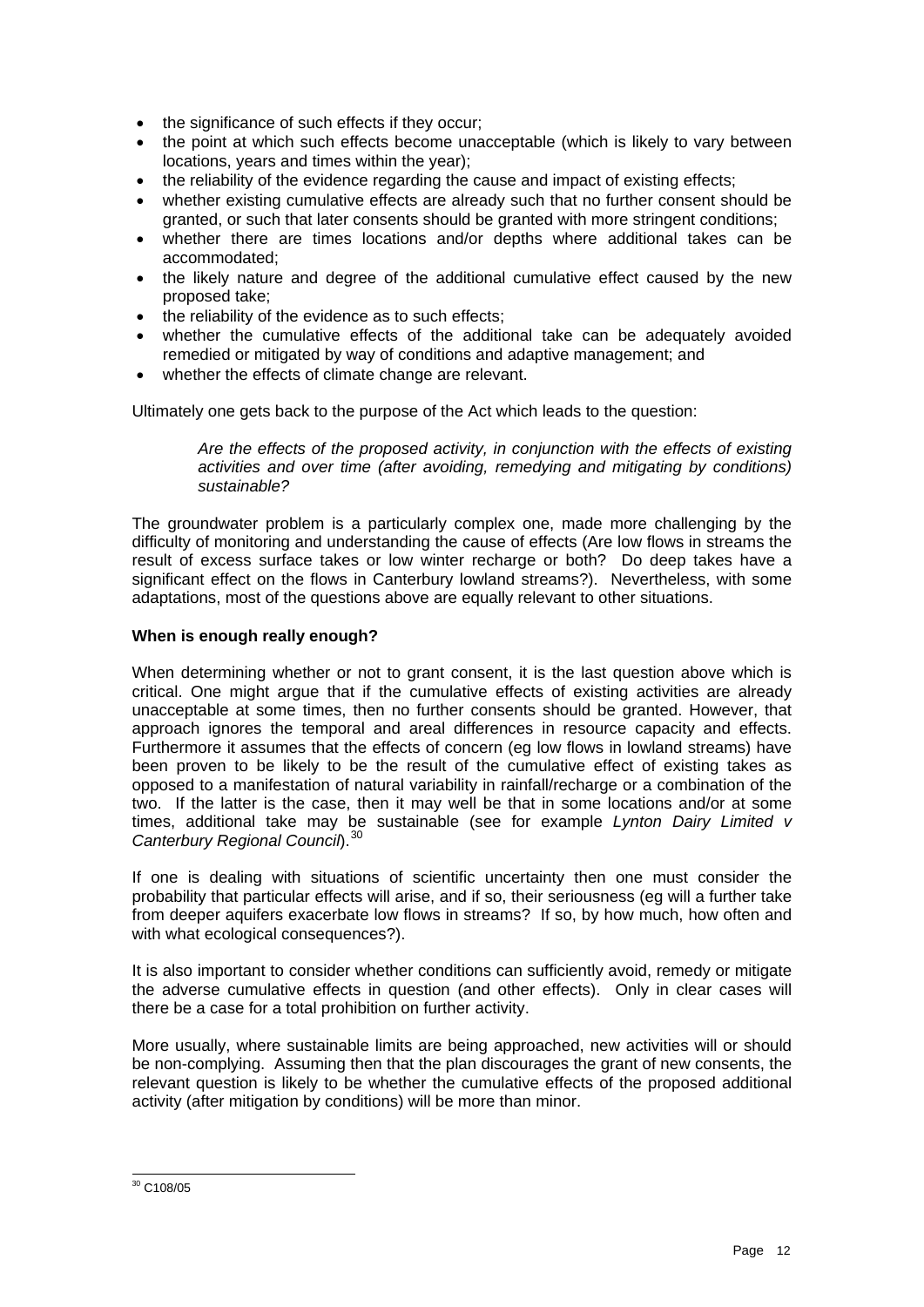If the cumulative effects of existing activities are more than minor at some times then it might be thought that further consents should not be granted. However, the alternative may be to grant further consents but ensure that they do not add to the problem at the critical times. In my view this approach is workable (sustainable) where the cumulative effects are only at particular times (eg at times of low flows in rivers, or low aquifer levels, or high air pollution).

More generally, I suggest that the test is not:

#### *Are existing cumulative effects already more than minor?*

But rather:

#### *Will the residual effects of the proposed activity (after mitigation by conditions) cause an unacceptable increase in cumulative adverse effects?*

If existing cumulative adverse effects are more than minor then any more than a de minimis (trivial) increase in effects is likely to be unsustainable or at least unacceptable to the community. However, it is illogical to suggest that any further activity will necessarily result in more than minor adverse effects. The additional effects of the new activity may well be de minimis if the new activity is small scale, or not carried out at critical times and/or is subject to adequate conditions which avoid further adverse effects.

Ultimately, short of imposing prohibited activity status, there is no option but to go through the logical progression of questions set out earlier. That of course requires good information (monitoring, modelling, resource inventories etc). It also requires adequate guidance in the form of clear objectives, policies and assessment criteria.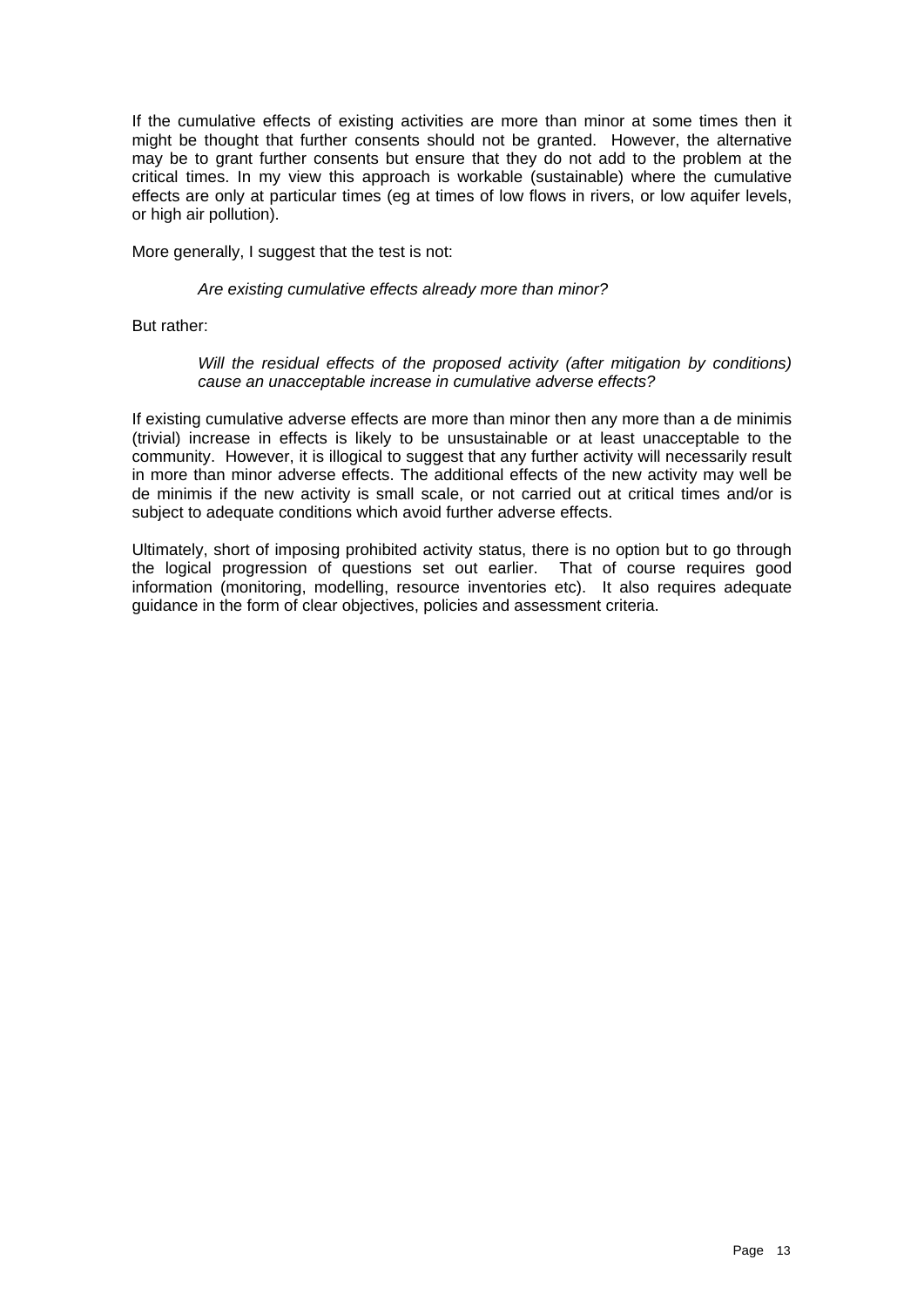# <span id="page-15-0"></span>**PART 3 - CHALLENGES AND BARRIERS**

#### **Death by a thousand cuts**

The cumulative effects debate often comes back to the analogy of "*death by a thousand cuts*". In other words each cut on its own may seem inconsequential but together they may be catastrophic.

Late last year the Environment Court released its decision in a case relating to the proposed clearance of indigenous vegetation in the Wairoa District (*Director-General of Conservation v Wairoa District Council*) [31](#page-15-1)*.* The Department of Conservation opposed the proposed clearance of kanuka forest in an area which had been identified by the Department as a RAP (recommended area for protection). This was a case about the cumulative effects of further clearance on a property where there had already been some limited previous clearance.

The Department characterised the proposal as "*death by a thousand cuts*". In essence, it argued that whilst the clearance of kanuka might not have any more than minor effect on the biodiversity values within a District where kanuka is relatively abundant, it would be the thin end of the wedge (to excuse a mixed metaphor). The Court allowed the clearance, essentially on the basis that the proposed biodiversity offsets involved would maintain or perhaps even enhance overall biodiversity (the remaining better quality bush on the property is to be protected from grazing). Implicitly it rejected the death by a thousand cuts argument.

There are two difficulties with the Department's approach. Firstly, it was based on an apparent view that one can never clear an area of bush and maintain biodiversity. Secondly, and more important to the wider cumulative effects debate, this assumes that decision makers in the future will not be able to determine when enough is enough. There may well become a time when the cumulative effects of kanuka clearance are such that there should be no more. However, clearly the Regional and District Councils and the Court were of the view that this time had not yet been reached in this particular district.

With respect, the death by a thousand cuts argument relies more on emotion than logic. "*Our biodiversity is precious therefore any loss of bush is unsustainable*." This ignores the critical question: Will the residual effects of the proposed activity (after mitigation by conditions) cause an unacceptable increase in cumulative adverse effects? It also ignores the logical steps required to answer that question.

#### **Spoiled by a thousand marine farms (or turbine blades)**

I am not entirely unsympathetic to the death by a thousand cuts argument. One only needs to visit the Marlborough Sounds or Woodville, to wonder whether we have reached (or exceeded) the sustainable limit of some landscape resources. In my view however, there is no fundamental flaw in the RMA, rather in some cases there has been a delay in imposing sustainable limits and/or there have been difficulties identifying those limits.

The marine farm explosion in Marlborough may be regarded by some as a failure of the Act to deal with the cumulative effects of such development. Whilst the value of marine farms to the local economy is undisputed, there are areas where there is room to debate whether the natural character of the coastal environment has been protected from inappropriate development. Almost inevitably if one farm is consented in an area, more will follow given that most existing farmed areas have become Aquaculture Management Areas.

<span id="page-15-1"></span><sup>-</sup> $31$  W081/07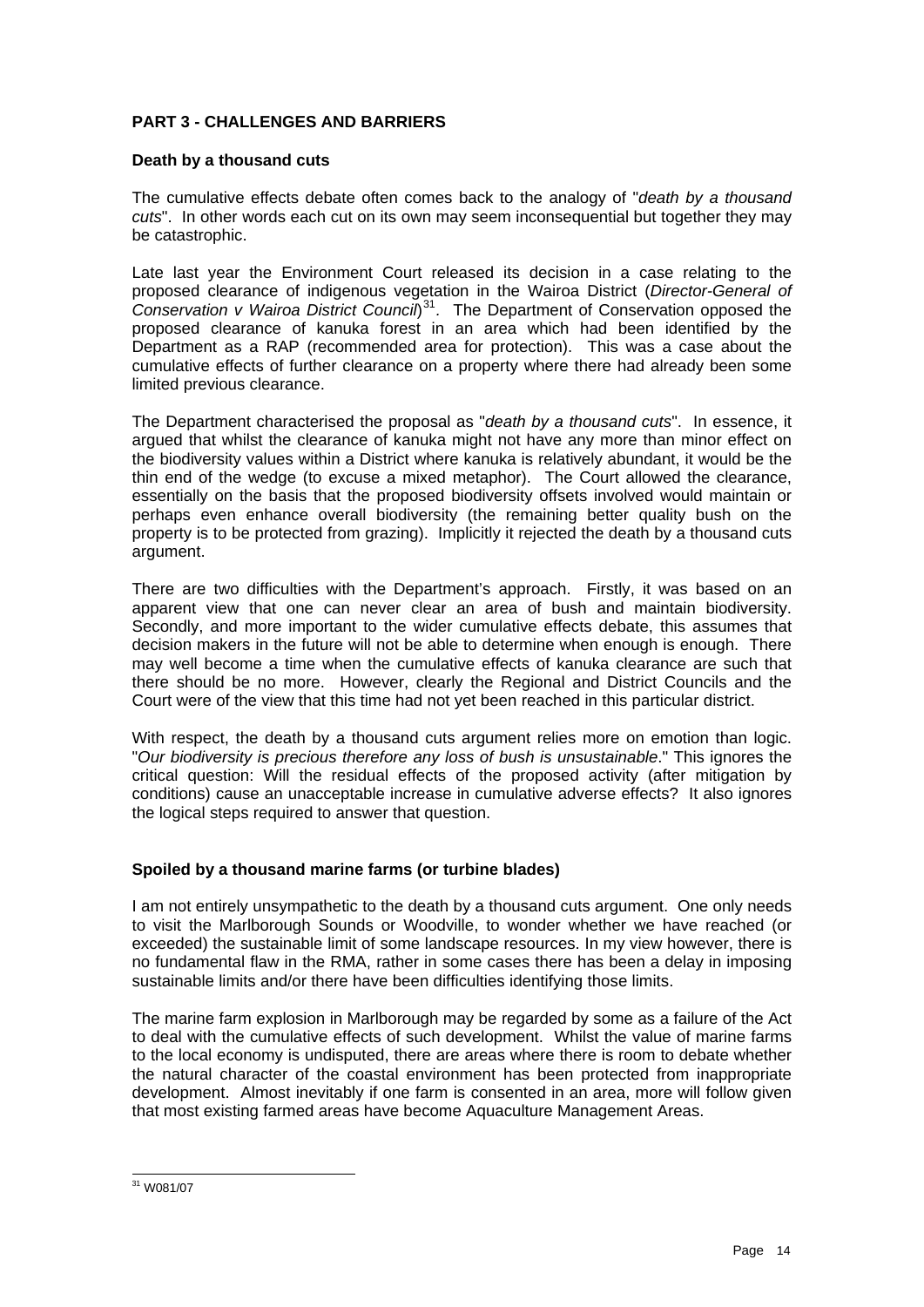<span id="page-16-0"></span>Again however, if there is a problem, it is (or was) one of delayed implementation rather than a gap in the legislation. There are ample examples of marine farms being declined by the Environment Court or by local authorities at first instance. After many years, a moratorium and many Environment Court hearings, the Marlborough District Council has a plan which has areas where marine farms are prohibited and others where they are controlled activities. However, marine farming is still discretionary in many areas. In these areas it will still be up to the consent process to determine when enough is enough. Inevitability the marine farming industry will argue that discretionary status means that in these areas marine farming is generally acceptable. Equally, opponents will argue that the cumulative and other effects of marine farms are such that a few more should be allowed in these areas.

Although some will undoubtedly disagree, the Marlborough Plan does now address the issue reasonably well and in my view the consent and appeal process can and do deal with the "*hard cases*" at the margins. Unfortunately, case by case value judgments are called for because of the subjective nature of landscape and natural character issues.

#### **Planning creep - the thin end of the wedge (or the bolting horse)**

The concept of planning creep could be summarised as being a situation where an initial application is made for a modest proposal and the gate is then opened for expansion of that activity by the consent holder or other related development in the future. The classic case is an applicant who applies for a modest proposal with every intention of coming back a few years later to expand the activity in reliance on the "*existing environment*" argument. (or some might call it the "*the horse has bolted*" argument). However, planning creep also extends to situations where there was no intention at the outset.

The first application for a wind or marine farm or coastal subdivision may be contentious, but if granted the application for expansion or more farms or more lots is often easier to obtain than the initial consents. At some point however the horse may well have bolted too far to be retrieved in one piece. Cumulative effects may become unacceptable. The trick is to draw the line before its too late. There are undoubtedly cases where this has not occurred. Where planning creep is leading to unacceptable cumulative effects, the only option available to Councils is to make the plan provisions more restrictive and thereby make it more difficult to obtain "*top up*" consents. This is the approach which Wellington City Council has adopted in its proposed Plan Change 56 to manage infill housing development in suburban areas.

# *The existing environment argument* ("*just a wincey bit more won't hurt…*")

This is a manifestation of the thin end of the wedge. A classic case is coastal development. Once the first coastal development or marine farm is in place, subsequent applicants will inevitably argue that their proposal will have "*no more than minor*" additional effects when assessed beside the effects of existing development. I agree that this can eventually lead to unacceptable cumulative effects, however again the problem is not the legislation or the case law on existing effects. Rather, the problem is with resource managers failing to identify the limits for development or at least failing to do so before the horse has bolted. Of course effects should be assessed against the existing environment however that also includes taking into account the cumulative effects of the proposal in conjunction with existing development. If limits are identified then there are mechanisms available to address such effects.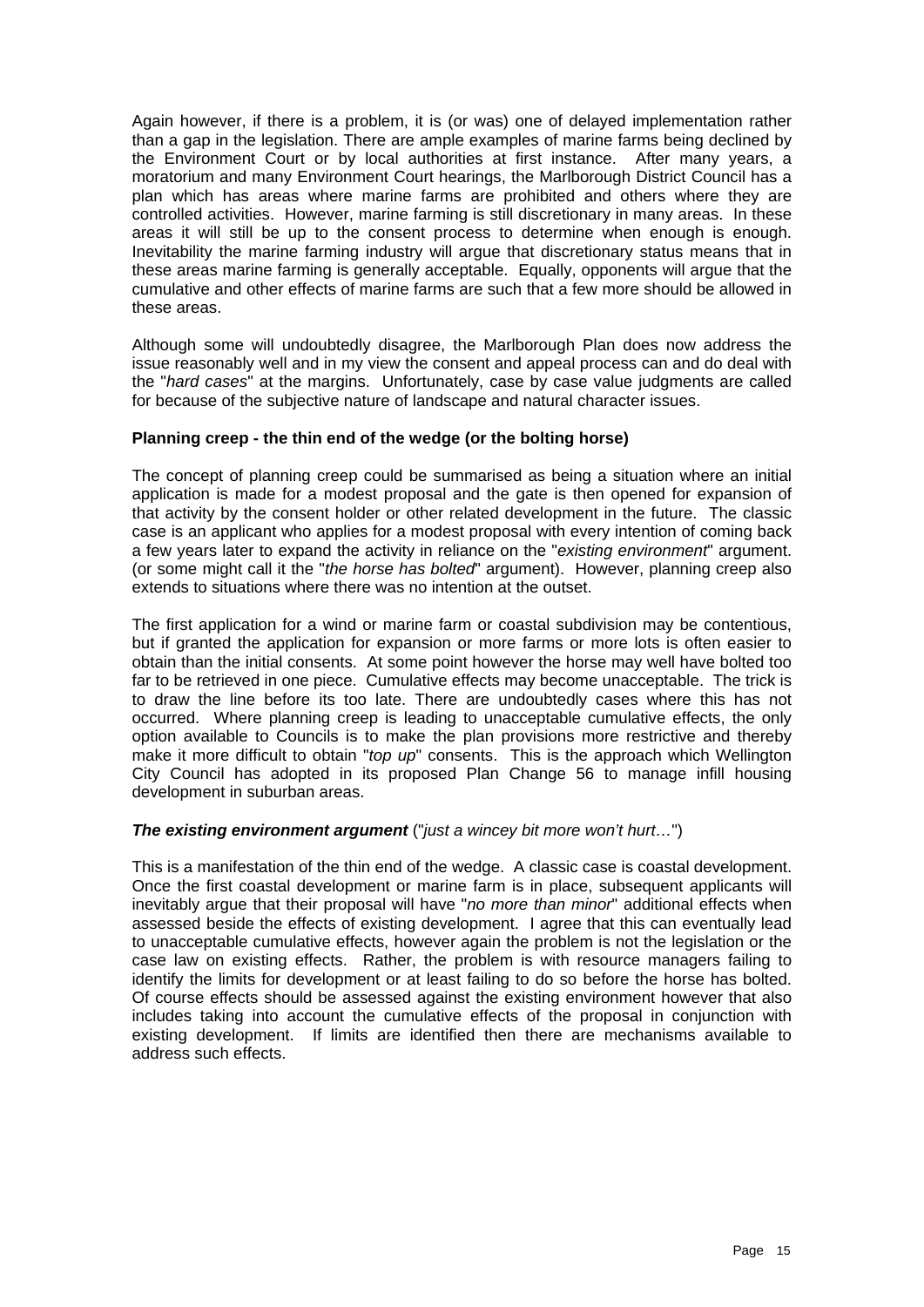## <span id="page-17-0"></span>*The precedent argument*

There is a plethora of case law as to the relevance of precedent issues or integrity of the plan arguments as they are sometimes called. Precedent is in effect a manifestation of the principle that like cases should be treated alike.<sup>[32](#page-17-1)</sup>

In my opinion, the argument that consent can not be declined because previous grants have created a precedent, is a hollow argument. The courts have made it clear that each case must be considered on its merits. The fact that previous applications have been granted is no guarantee that later similar applications will be granted (*Dye*). If the cumulative effects of the activity have reached or are about to reach unsustainable levels, then a consent authority has discretion to decline consent and/or to make obtaining consent more difficult by altering its plans. The later application may well be for the same activity but its effects must be assessed against the existing environment including the cumulative effects of the existing activity. It will, however, be much more difficult to argue that the limit has been reached, if the relevant plan has not signalled that.

# **Is there too much emphasis on proof?**

Dr Jenkins in "Water Allocation in Canterbury" (New Zealand Planning Institute Conference  $2007$ <sup>[33](#page-17-2)</sup> argued that under the RMA there is an increasing tendency for an adversarial rather than collaborative approach to decision making. He suggests that this means that decisions on cumulative effects are based on legal principles of "*probative evidence*" rather than environmental decision making principles of "*precautionary approaches*" and "*adaptive management*" which he considers are better suited to delivering community outcomes. The Environment Court decision in *Lynton Dairies* has been referenced as an example of the emphasis on the need for probative evidence.<sup>[34](#page-17-3)</sup>

Dr Jenkins is of course correct that consent authorities and the Environment Court must act based on the evidence before them. However, commissioner hearings may and often do proceed on the basis of "*inquiry*" rather than an adversarial approach. Both consent authority and the Court are often required to make value judgments and to weigh not only the evidence but also the risks of granting consent and, of course, the policy context. In the absence of National Policy Statements (NPS) it is up to the plans to provide the context and Council officers to provide the science.

There will of course be situations where the science is equivocal and/or disputed. The Act and the Courts do not require scientific certainty to justify restrictions or the declining of consent. However, there is obviously a need for there to be sufficient justification for the requested response. That is what the Court was referring to in *Lynton Dairies* when it referred to probative evidence. In other words, sufficient evidence that the claimed additional effects are likely to result if the consent is granted and that if they occur they are likely to be unacceptable.

Faced with competing evidence, the consent authority and the Court can and do err on the side of caution particularly where the planning framework supports that. Nor do I agree with suggestions that the resource use regime under the RMA is fundamentally permissive. At the regional plan level the statutory prescription (RMA s12-15)<sup>[35](#page-17-4)</sup> is in fact restrictive. If it's permitted it is because the plan does so.

If the relevant plan has not set "*hard limits*" such as minimum flows or levels or maximum rates of take, or prohibited activities (eg areas where marine farms or wind farms are prohibited) then the hard decisions are left to the consent process. Even if the plan has

<span id="page-17-1"></span><sup>-</sup><sup>32</sup> Bragwanath J quoting from Aristotle in *Murphy v Rodney District Council* [2004] 3 NZLR 421.<br><sup>33</sup> Supra note 6<br><sup>34</sup> Supra note 32. 35 Sections 12 to 15 of the Act.

<span id="page-17-4"></span><span id="page-17-3"></span><span id="page-17-2"></span>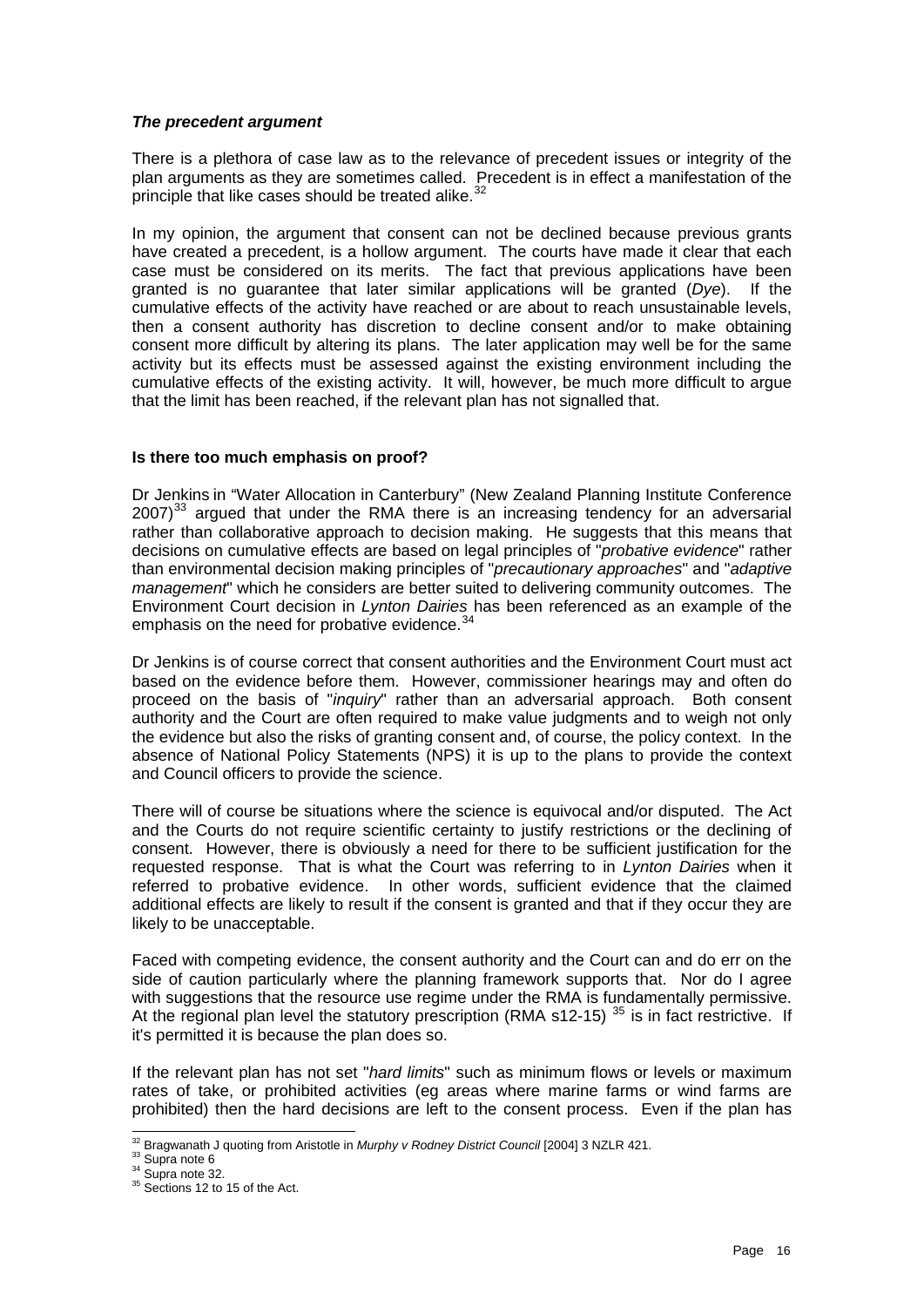<span id="page-18-0"></span>put up warning signs by using non-complying activity status, the consent authority still needs to determine whether the likely cumulative effects are more than minor. Unless the plan prevents consent applications, we are left with decisions being made by the consent authority or Environment Court which inevitably requires the balancing of evidence.

The process before the consent authority is to a degree adversarial however it can also be inquisitorial (the panel asking questions). The process in the Environment Court is based on the adversarial system but even that is often more in the nature of an inquiry. Whichever approach is adopted, it involves the weighing of evidence, the balancing of competing arguments and the exercise of discretion. There is really no alternative to this system short of regulation by edict with no rights of appeal. (The closest we get to that under the RMA is National Environmental Standard.)

If the consent authority (or others) claim that the resource is fully allocated (cumulative effects are already unacceptable) then it is incumbent upon it to prove on the balance of probabilities that this is likely. Equally however, if an activity has been made noncomplying, it will be incumbent on those who seek additional consents to prove on the balance of probabilities that the additional activity is unlikely to cause more than minor adverse effects in conjunction with the effects of existing activity (after taking into account terms and conditions).

Determining the nature and degree of cumulative effects of air discharges, or takes of water etc, requires good monitoring and good science to answer the range of questions outlined earlier. With wind, marine farms, urban development on the coast and the like, the question of establishing on the balance of probabilities whether cumulative effects are significant, does not require so much science, but still involves determining value based limits (impact on landscape, natural character and amenity).

Whether the focus is on science or community values, there is no escaping the need for decision makers to weigh the evidence. In my opinion the RMA already includes all the tools necessary to facilitate that task. The task of making decisions regarding cumulative effects is inherently difficult but that is not the result of any deficiency in the legislation.

While in an ideal world a collaborative approach is to be preferred to an adversarial approach, it is not always realistic. In matters such as the allocation of ground and surface water where there is significant competition for a valuable resource which is approaching, and in some case at its sustainable limits, how will collaboration work? I certainly agree that the "*first come, first served*" system, is an unsatisfactory and inefficient way of allocating valuable resources, however in my view, the "first-in" system and the adversarial system are not the cause of the cumulative effects dilemma. Rather, the problem relates to the difficulties faced by resource managers in setting limits in plans or through the consent process. This is not a problem with the legislation, but rather reflects the difficulty of the task, in terms of having sufficient information and science to persuade decision makers. The failure to establish limits before the horse has bolted sometimes also reflects the political difficulties often inherent when limitations are mooted.

#### **Precaution or speculation**

The precautionary approach is inherent in the Act and has been applied, however there may be a case for strengthening its application in the context of cumulative effects. It is more debatable however whether that requires legislative amendment. If the community wants a more precautionary approach and that can be justified under section 32 (including the risk of not acting) then regional policy statements and plans could require the consent authority, and therefore the council and Courts, to be more precautionary in certain circumstances.

I agree with Dr Jenkins, that there is a need for a *precautionary approach* where there is scientific uncertainty however there also needs to be a clear risk of unacceptable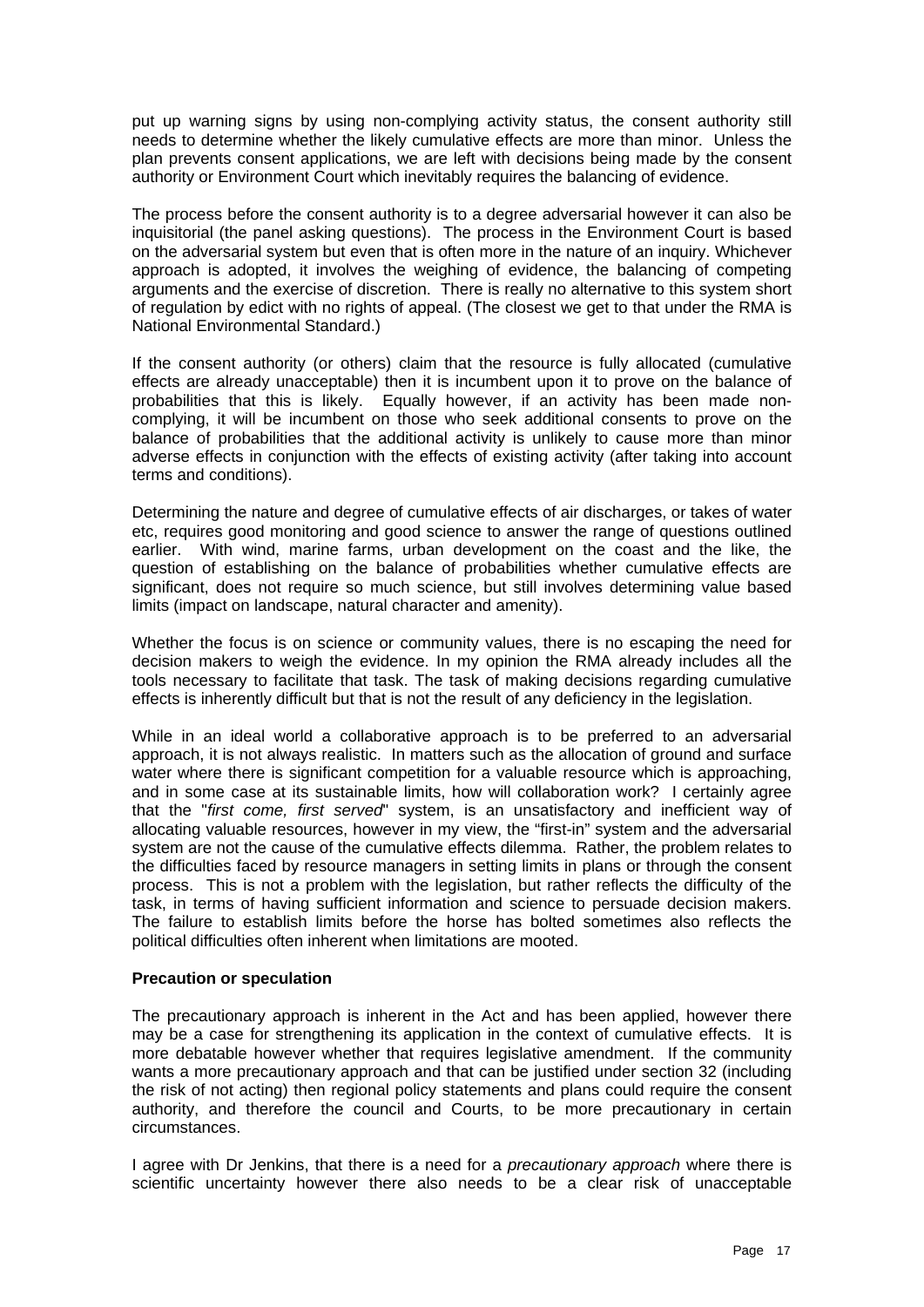<span id="page-19-0"></span>outcomes. The degree of precaution required depends upon the degree of uncertainty and the degree and nature of the risk involved if further consents are granted. The precautionary approach is not however a substitute for good information about the resource. Precaution should be informed by good monitoring, good science and clear objectives, policies and standards in plans. Plans must signal where additional precaution is required, however decisions are still required on applications and they must be based on more than speculation.

In the case of Canterbury groundwater, the lack of annual volumes limits on individual consents, the absence until recently of metering of takes and a belated planning response from Environment Canterbury, have in my view been the main reason for difficulties in addressing the cumulative effects of groundwater takes. When one adds to this, the continued high degree of debate amongst the experts regarding the cause of low stream flows, it is not surprising that decision makers have been reluctant to accept the calls from some quarters to decline all further takes in the zones which are claimed by the Council to be over allocated.

Certainly the Council and the Environment Court should be *cautious* when considering applications for further takes from the "*red zones*", however even the Regional Council does not have sufficient information to justify a prohibition on new takes or "*hard limits*" (environmental standards). Instead, it has introduced into its proposed plan interim allocation limits beyond which takes are non-complying. The plan proposes that applicants must establish that cumulative effects will be no more than minor. However ultimately it is for the consent authority (often Independent Commissioners) or the Court to weigh the competing evidence, to make a decision as to whether cumulative effects are likely to be more than minor after mitigation.

If a Council considers that there is a need for a more precautionary approach in certain situations, then the RPS and plans may be amended to require that, through use of noncomplying activity status and restrictive or at least precautionary policies.

If Central Government considers that certain situations require more precaution, then this can be required via NPS and NES (as the NZCPS does). I am not convinced that there is a need for amendment to warn decision makers of the obvious need to be cautious, when dealing with potential cumulative effects, particularly those which are not easily reversible or which have "*high potential impact*". There is however a need for some plans to be more precautionary and to do that before a problem develops.

The precautionary approach may require consents to be declined where there is good evidence to show a high likelihood of significant effects, or where there is uncertainty as to whether cumulative effects are at unsustainable levels and where such effects would be irreversible or otherwise serious. However, the precautionary approach (as defined by the Courts) does not necessarily require consents to be declined where there is uncertainty, but where the consequences of further grants are unlikely to be serious. In some, but not all such cases, an appropriate precautionary response may be to grant consents for short terms and on strict conditions in conjunction with increased monitoring and research. Obviously however, that approach is not workable in the case of irreversible effects, or the establishment of costly infrastructure (for example hydro schemes or windfarms).

#### **Failure to establish limits in time**

One difficulty often faced by consent authorities and the Environment Court in dealing with cumulative effects, is the failure of some Councils to erect stop signs or at least "*go slow*" signs in their plans before sustainable limits are reached. In the absence of clear guidance, those considering consent applications face obvious difficulties in declining consents based on cumulative effects. In particular, if an activity is left as discretionary rather than non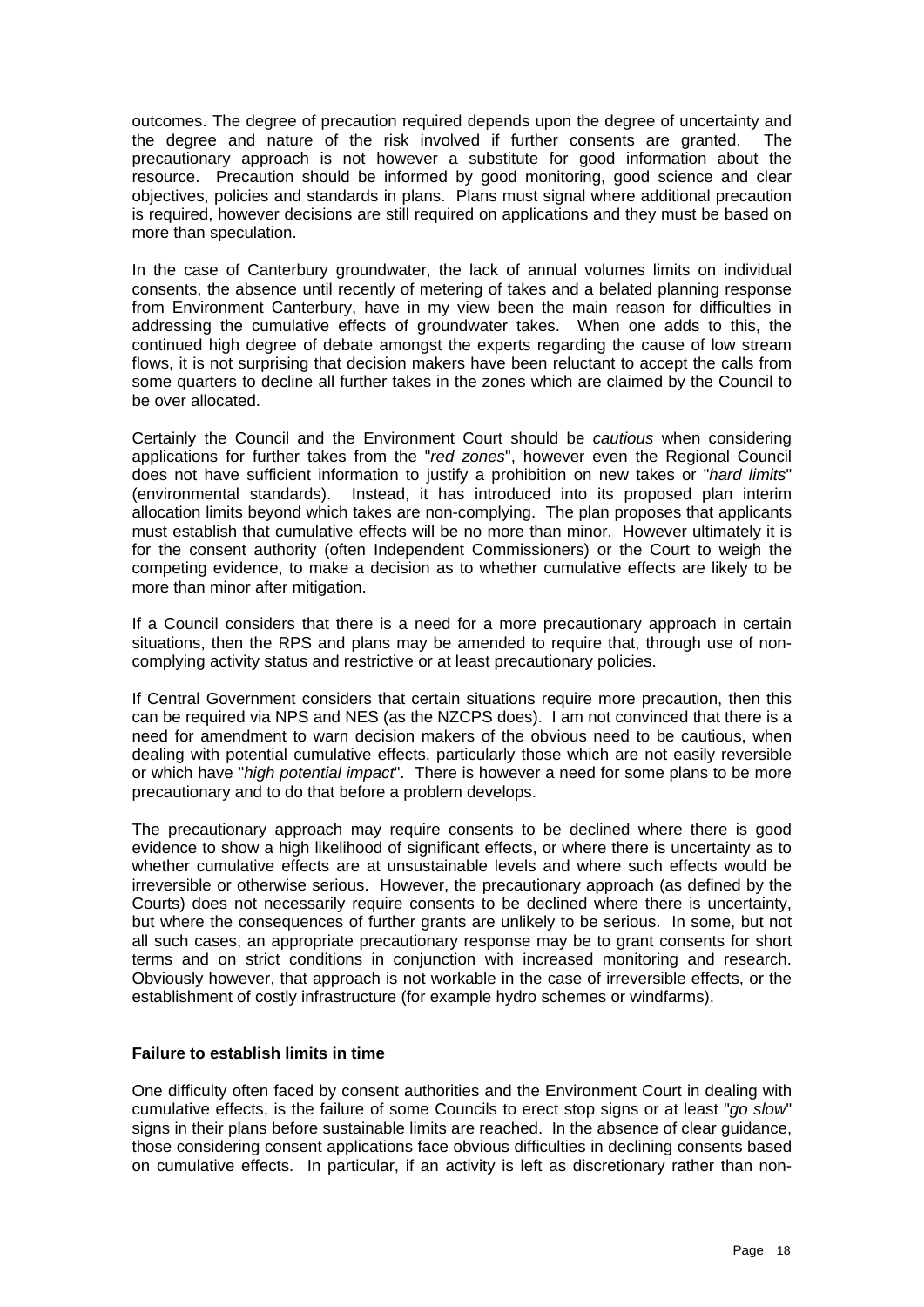<span id="page-20-0"></span>complying, that tends to send a signal that the activity is generally acceptable but can be declined in particular cases.

If the council has a concern that limits are being approached one would expect noncomplying status, restrictive/precautionary policies and appropriate assessment criteria. If limits have been reached then certainly one would expect "*hard standards*" and at least non-complying if not prohibited activity status with exceptions for certain limited circumstances.

The failure to establish limits before it is too late, is not necessarily a failure by Councils to do their job. There are a variety of reasons why adequate limits may not have been set in time. These include the following:

- the time lag between identification of the problem and establishing the cause of the problem;
- insufficient information upon which to base limits;
- uncertainty about the cause of particular effects;
- reluctance by some politicians to severely constrain resource use and thereby curtail economic development;
- the time lag between a council deciding to act and achieving operative limits;
- the lesser weight which can be given to "*untested*" limits in proposed plans; and
- proposed limits not being upheld in the Environment Court because of the lack of good science or other uncertainties.

#### **"Plan Agility"**

A recent catch cry is that plans need to be more "*agile*". I take it that those who suggest this are referring to the somewhat tedious process of identifying an issue, consulting, carrying out a section 32 assessment, and going through the submission, hearing and appeal processes prior to new plan provisions becoming operative.

The concern is that plan changes or variations can not respond quickly enough to cumulative effects or other problems. The associated concern, is that until the amended plan provisions are well advanced through the First Schedule process they are given less weight.

I agree that the process is slow. However, the consent authority and council can accord appropriate weight to new provisions **if** they consider them to be soundly based. However whilst there is a need for precaution in managing a resource, there is also a need to be cautious not to give too much weight to often contentious newly proposed restrictions, particularly where the science or community values are unclear. While the First Schedule process could be streamlined a little more, not all the delays originate from the statutory process (as outlined in "Failure to establish limits in time" above).

There is perhaps a case for a moratorium or some such interim control where there is an urgent problem that can not be quickly addressed by plans (as was the case with the marine farming moratorium).However it needs to be remembered, that if there is a clear problem it can usually be addressed via the consent process even without supporting plan provisions (assuming there is sufficient evidence of the cause of the problems).

As discussed later, there is doubt over the need to provide local authorities with the power to introduce prohibitions, moratoriums, or other stringent controls without the backstop of the appeal process.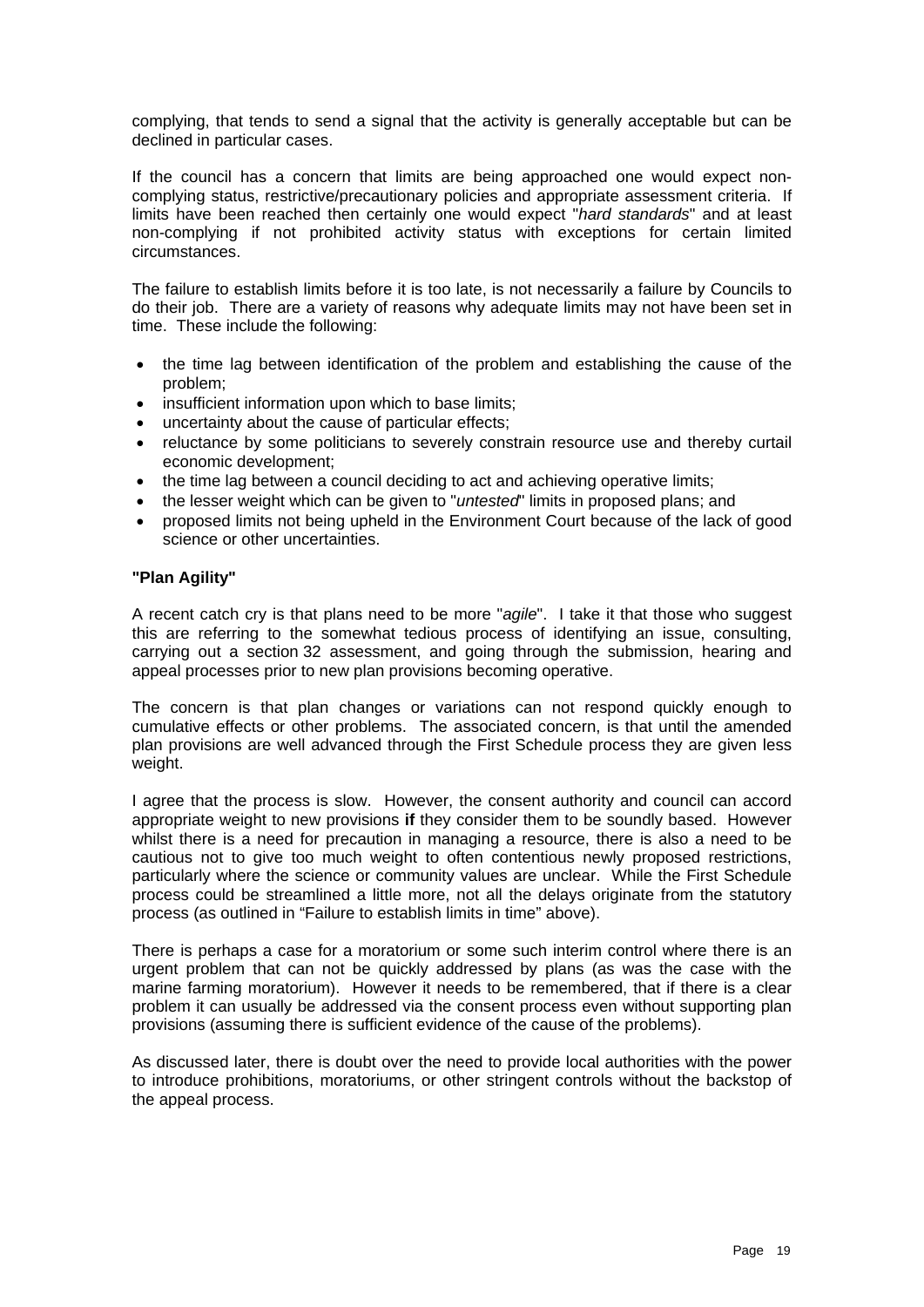# <span id="page-21-0"></span>**PART 4 - TECHNIQUES**

#### **Prohibited activities with appropriate exceptions**

Where limits have clearly been reached, or where there is uncertainly but the consequences of limits being reached are unacceptable, there is a case for making the grant of further consents prohibited. If necessary, the prohibition can be subject to appropriate exceptions. For example, where the sustainable limits of a water resource have been reached, exceptions could be made for taking some water at some times of the year or in some limited quantities, or for some limited purposes and/or in temporary situations. The advantage of this approach is that it avoids the debate around whether consent applications should be granted and whether effects of one further consent will be more than minor.

The difficulty with using prohibited activity status, is that a very good section 32 justification is needed where the relevant plan indicates a total or partial prohibition. The courts have held that prohibited activity status is generally only appropriate where there is no case for exceptions. That is not to say however, there is a need for scientific uncertainty that a limit has been reached. Rather, it may be a result of community consensus (via the First Schedule process) that "*enough is enough*". For example there could be a plan change supported by the community, making water takes a prohibited activity because of their potential cumulative effects on lowland rivers and associated amenity values (or introducing a moratorium whilst science and planning catch up). However there would still be a need to be able to justify to the Environment Court if necessary, why that is an appropriate response. We then come back to the adequacy of the section 32 process and the adequacy of scientific or other justification.

There is no reason why prohibited activities cannot allow for exceptions provided that those are clearly spelled out in the rule. One cannot allow the exceptions by discretion. One can, however, use the prohibited activity status to exclude certain activities, and where discretion is required make those activities non-complying. The policies could then indicate the circumstances where non-complying proposals **may** be allowed.

In *Coromandel Watchdog of Hauraki Inc v Chief Executive of the Ministry of Economic Development*[36](#page-21-1) the Court of Appeal had to consider the circumstances when a local authority might classify an activity as "*prohibited*" in a plan. In this case the district plan had classified mining as a prohibited activity in conservation and coastal zones and in recreation and open space policy areas, despite indicating that it contemplated the possibility of mining occurring in those areas by way of plan change. The High Court had upheld the strict interpretation of "*prohibited activity*" in section 77B RMA adopted by the Environment Court, which had found the approach of the district council to allocate a prohibited activity status to mining and then permit it by means of a plan change was incorrect.

In the Court of Appeal it was argued that the lower Courts had imposed a new "*bright line test*" when they found that prohibited status was only appropriate for activities that could never be allowed. The Court held that the lower Courts had wrongly applied the new test when it found that prohibited status was only appropriate for activities that could never be allowed, and noted that prohibited activity status could be appropriate in a number of situations, for example where a local authority had insufficient information about an activity at the time the Plan was formulated.

The effect of this decision is that in some cases where the local authority considers an activity to be generally unacceptable it could effectively impose a moratorium by way of prohibited activity status. This would leave those who want to undertake such activity to justify an exception via the plan change process which allows for a wider consideration of

<span id="page-21-1"></span><sup>-</sup>36 [2007] NZCA 473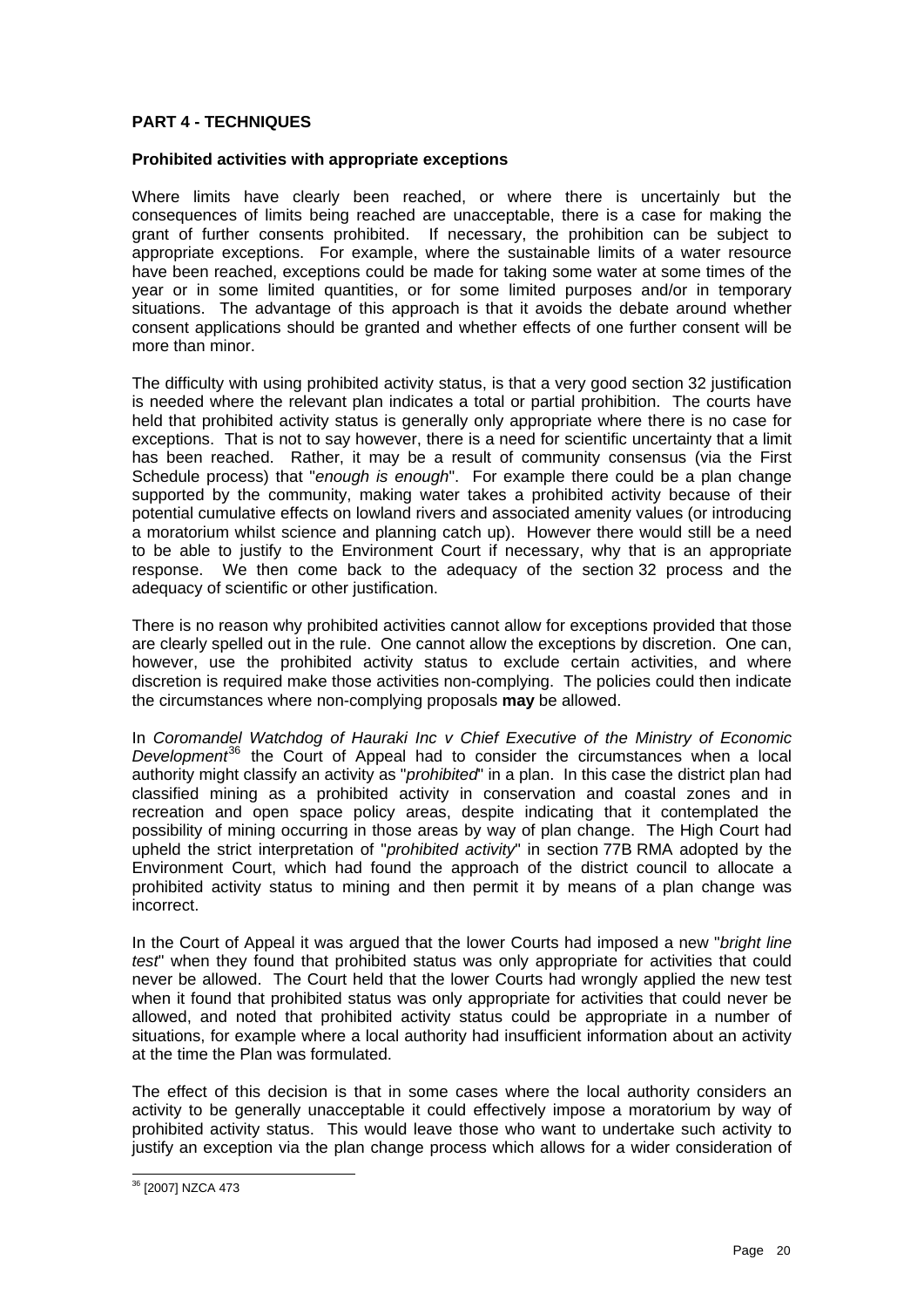<span id="page-22-0"></span>effects. Again however, I emphasise that such an approval is unlikely to be upheld without a reasonable level of scientific certainty and policy justification.

#### **Non-complying activities coupled with strong objectives and policies**

In situations where it is not clear that the limit has already been reached but it is clear that it is at least approaching, the use of non-complying activity status is a potentially powerful tool. This status signals the grant of further consents will generally not be appropriate and that consents will only be granted in limited circumstances. This is the tool to signal that extra caution is required (an amber light).

One criticism of non-complying activity status, is that activities which the Council has deemed inappropriate by way of objectives and policies can still be granted consent if they can overcome the no more than minor effects threshold. That may be relatively easy, since the effects of a further consent may well be inconsequential given the combined effects of existing activities.

What must be remembered however, is that the "*thresholds*" or "*gateways*", are but that. The consent authority may still decline a non-complying activity which passes the no more than minor effects threshold. In order to do so however, it is critical that there are objectives and policies in the plan providing strong direction demonstrating a clear intention not to grant further consent except in certain limited situations (which should be clearly specified). Thus, for example, where water quality standards will be breached by a proposed discharge, that discharge could be a non-complying activity and the plan could indicate that consents should not be granted except in certain limited situations (for example where the discharge is progressively upgraded so as to meet the water quality standards).

To return to the water example, the plan could provide that in general, or up to a specified allocation volume, takes are discretionary. In other areas or where the first stage allocation limit is exceeded takes could be non-complying. There could then be another limit or other areas, where new takes (and perhaps even renewals) are prohibited.

Thought needs to be given to the extent of the resource covered by the non-complying status and/or the resource limits (eg maximum allocated volume) which will trigger that status. For example, with ground water, is that status appropriate for the whole of an area, or only for particular aquifers or levels?

In order to be effective, non-complying activity status must be backed up by strong objectives and policies, otherwise it becomes little different than discretionary. For example, the policy might be to not grant consent except in certain specified situations or where particular assessment criteria can be satisfied. Using this approach, even if an applicant can pass the "*no more than minor*" gateway, the consent authority has the discretion to decline consent based on the policy and backed up by "integrity of the plan" arguments.

In my view, insufficient use is made of the non-complying activity category and indeed, there are some plans which have few, if any, non-complying activities. The reasons for the apparent reluctance to use this powerful tool are a little unclear. Perhaps it is because people wrongly consider non-complying activities to be little different from discretionary, or perhaps it is simply easier to defer the hard decisions and leave full discretion to the consent authority. In my view the former is wrong and the latter is irresponsible.

The consequence of providing for discretionary activities is that there is often an implication that the activity is generally acceptable. Whereas with non-complying activities the implication is the opposite. If a consent authority considers that cumulative effects are approaching sustainable limits then it should not leave activities as discretionary. In my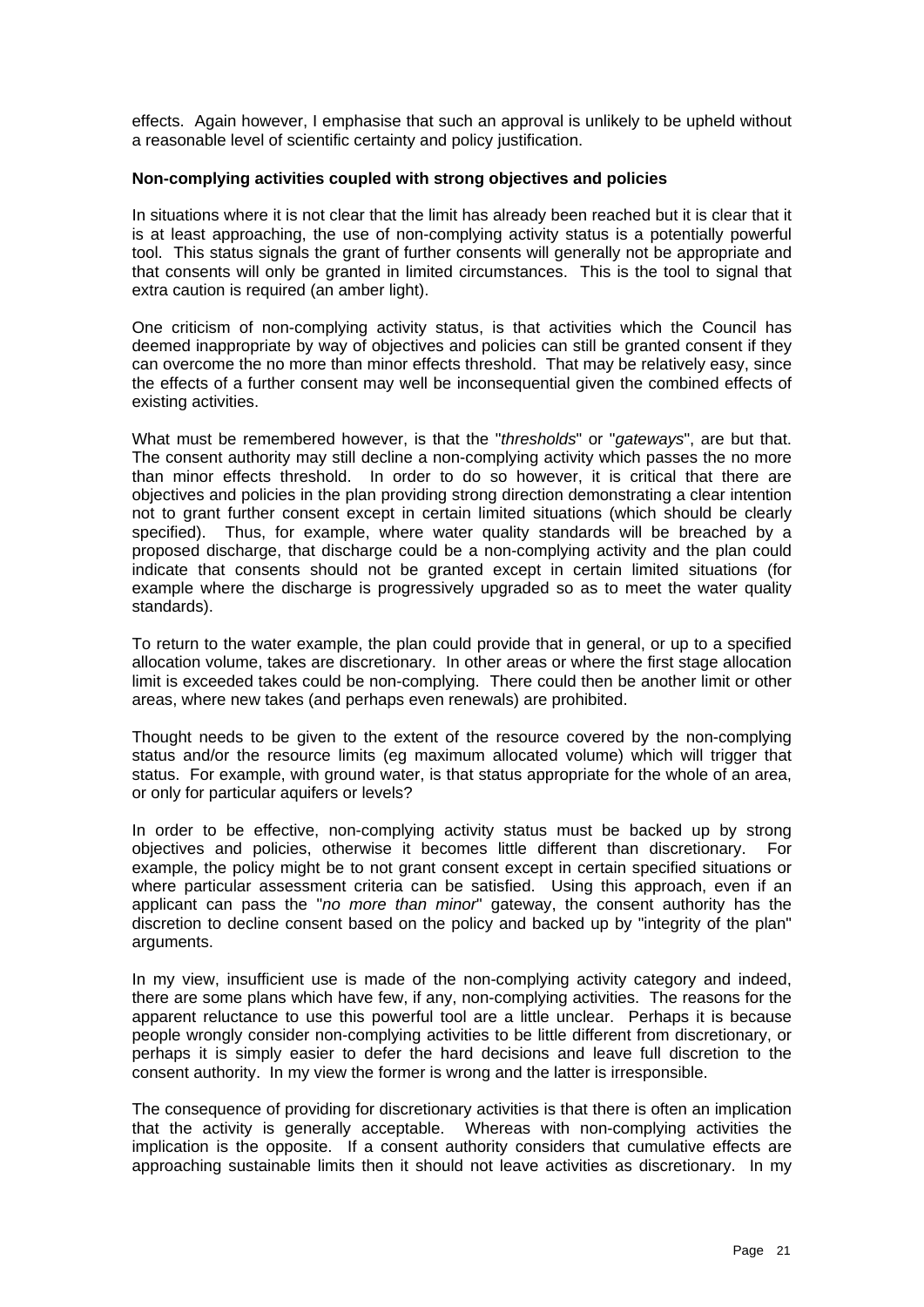<span id="page-23-0"></span>view, leaving full discretion to the consent authority is unhelpful and sends the wrong signals. That approach also provides much less teeth to objectives and policies.

The failure to use the non-complying activity status and planning framework as intended leaves much to chance, discretion and value judgments. It transfers too much of the onus to a case-by-case assessment of consent applications. By this stage, declining activities can be difficult if the associated objectives and policies do not provide strong direction.

#### **Integrity of the plan and the need for strong objectives and policies**

The Courts have held that precedent and integrity of the plan, though not cumulative effects, are relevant considerations.<sup>[37](#page-23-1)</sup>

The use of non-complying activity status in conjunction with strong objectives and policies provides a basis for the consent authority (or Environment Court on appeal) to decline consent on the grounds that the grant of consent undermines the integrity of the plan. To some extent, the same argument can be applied to discretionary activities provided that there is strong discouragement in the objectives and policies. However, integrity of the plan arguments are much more likely to succeed in the case of a non-complying activity than a discretionary activity. In any event, in either circumstance the critical requirement is to have strong objectives and policies. Without those, the plan has little integrity to be protected. The objectives and policies need to be clear so decision makers can assess whether granting an application would be contrary to those provisions.

Understandably, councils have tended to shy away from establishing clear limits within the context of appeals on their plan provisions (with inevitable delays, costs and political fall out). Rather, the debate has been left to case by case decision making by way of the consent process. Not surprisingly, in the absence of clear restrictions and clear guidance in the plan, the consent process has been found wanting.

#### **Resource based limits (minimum flow, maximum rates of use and minimum standards of quality)**

Where there is clear evidence that sustainable limits have been reached, at least in the case of air and water, the Act allows minimum flows, pressures, levels, maximum rates of use and minimum standards of quality to be set. Used in conjunction with non-complying activity status, these are a powerful tool in addressing cumulative effects.

The main difficulty with using this method is the need for a sound scientific basis for fixing the minimum and maximums. There is however a case for setting limits which are not based on clear science but are based on a precautionary approach coupled with a value judgment. For example, in the case of Environment Waikato's proposed nitrogen limits for the Lake Taupo catchment,  $38$  the section 32 analysis is frank in acknowledging that there is no preciseness in the proposed limit of nitrogen. What is clear however (and largely accepted by all involved) is that there is a need for a limit. Whether this limit will provide adequate levels of water remains to be seen.

This "*precautionary approach*" to setting limits can also be applied to minimum flows and the like. In the context of Water Conservation Orders, almost by definition minimum flows and allocation limits are set at a conservative (precautionary) level. Indeed in most cases they are probably more conservative than is strictly required. However, that is seen as desirable so as to protect features and characteristics which have been found to be outstanding in a national context (see *Rangitata South Irrigation Ltd v New Zealand and* 

<span id="page-23-1"></span> $37$  Supra note 8.

<span id="page-23-2"></span><sup>&</sup>lt;sup>38</sup> Proposed Waikato Regional Plan Variation 5 - Lake Taupo Catchment.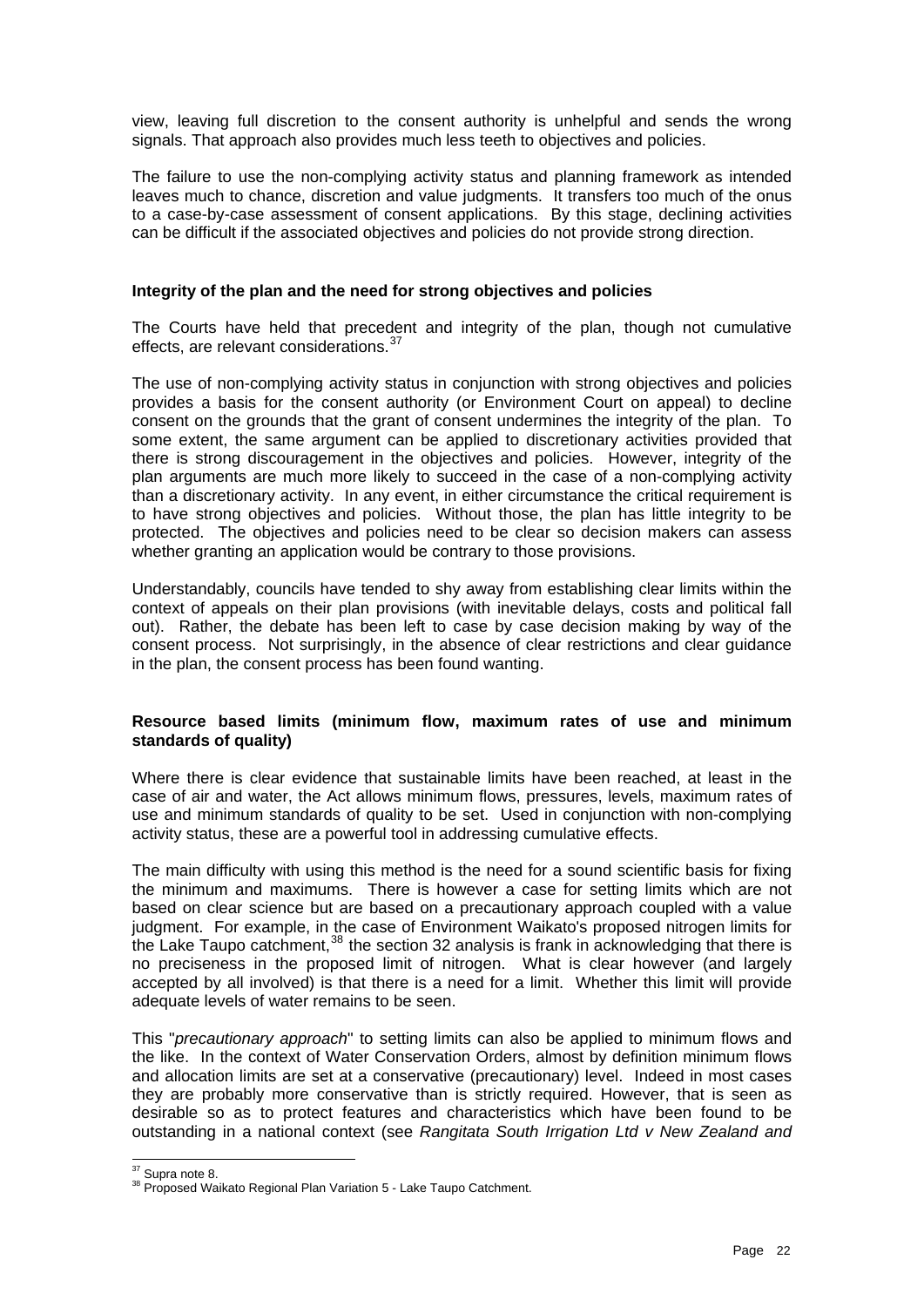<span id="page-24-0"></span>*Central South Island Fish and Game Council*).[39](#page-24-1) Whilst the Water Conservation Order regime encompasses a precautionary approach, there is no reason why such an approach can not be applied via plans provided there is adequate satisfaction for doing so. Coastal hazard lines being a case in point (see *Foreworld Developments Ltd v Napier City Council*)*.* [40](#page-24-2)

# **Deferred zoning/limits**

Another mechanism that is currently being tested in the Bay of Plenty, is deferred zoning. Area A is zoned for residential development. Area B has a deferred residential zoning which only comes into play once Area A is X% developed (however, that is defined). This technique or variations of it may be applicable to other situations.

This raises the prospect of a "*progressive threshold*" to map out the status of future activities in advance that, for example, 20 units of development (be they houses, turbines, takes of water etc) in a given catchment are discretionary, then once the number exceeds 40 the activity becomes non-complying, and beyond 80 the resource is deemed to be fully allocated and further development prohibited.

# **Use limits (cap allocation)**

These are a variation on the resource based limits mechanism. The classic example is an allocation cap on takes from a river. The cap can either be a "*hard cap*" where further takes beyond the limit are prohibited except in limited circumstances, or a "*soft cap*". In the latter case, beyond a certain volume of take, further takes can occur, but restrictions will apply earlier, than is the case with the existing consents within the limit. Both types of cap may be combined (a minimum environmental flow is a hard cap but there may be one or more soft caps above that and then a maximum allocation as a hard cap.

# **Zones of prohibition or non-complying activity**

Plans may indicate areas where a particular activity (say wind farms, marine farms or the taking of water at particular times of year) are prohibited or non-complying activities. As discussed above, a plan can provide for exceptions, either by way of the definition of the prohibited activity, or by leaving marginal activities as non-complying activities, with a plan setting out the exceptions that may be granted.

The *Coromandel Watchdog* case suggests another possible approach whereby the activity is prohibited and exceptions must overcome the plan change hurdle. That mechanism will however only be appropriate in more extreme situations. An example may be where there is community consensus that the sustainable/acceptable limit has been generally reached, but insufficient information exists to set out the exceptions to this rule.

A person seeking access to the resource will need to come up with the evidence/section 32 analysis to justify an exception by way of plan change. Potentially, prohibited activity status could be used to introduce a moratorium on the grant of further consents, until such time as more is known about the cause of adverse effects.

Needless to say, however, the Council would need a high degree of community support for such a restrictive approach. It would also need adequate scientific justification to demonstrate that it is probable that the grant of further consents will cause an increase in adverse effects.

#### **Establishing inventories for key resources**

<span id="page-24-1"></span><sup>&</sup>lt;sup>39</sup> C109/04

<span id="page-24-2"></span><sup>&</sup>lt;sup>40</sup> W089/98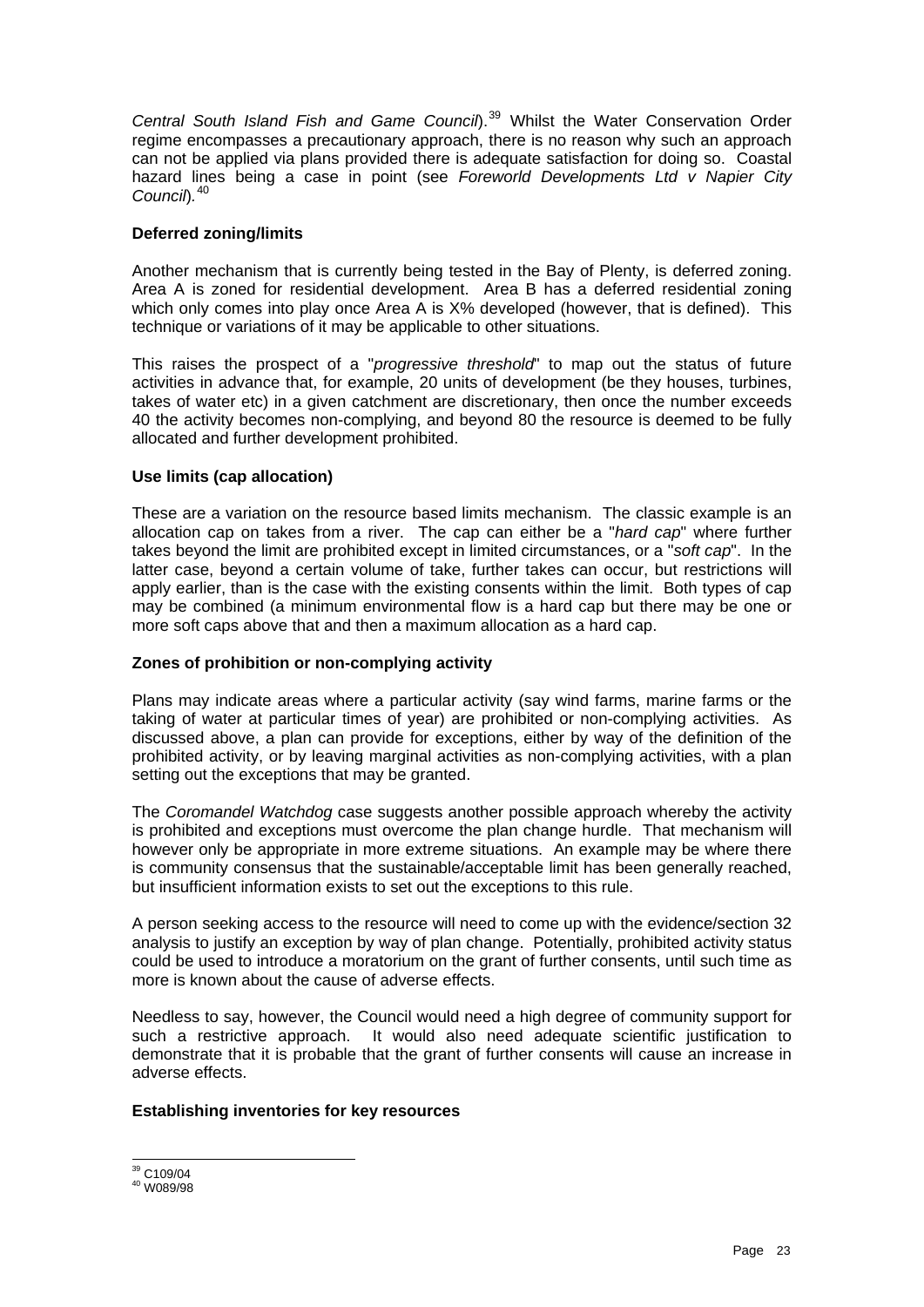<span id="page-25-0"></span>This goes hand in hand with the zoning technique just discussed. Before one can justify setting aside "*no go*" areas it is necessary to establish which are the valuable resources which justify such protection.

A resource inventory or survey of significance is not a tool to manage cumulative effects, but is a pre-cursor to the use of the necessary tool. It is, (to use Salmon's words) a method of "*identifying the resource*". By way of example, consider the issues regarding significant indigenous vegetation habitat. In the absence of clear identification of the most significant areas, deserving of the highest level of protection, one has to have a case by case argument as occurred in *Director-General of Conservation v Wairoa District Council.*[41](#page-25-1) Whilst the plan identified Protected Natural Areas as being significant, it left those as discretionary activities. The implication (which was effectively upheld by the Environment Court) was that the areas were "*potentially significant*" rather than "*significant*", or at least, there was no general intention to prohibit clearance.

The difficulty with establishing inventories occurs when it becomes the obvious pre-cursor to zoning areas of prohibition or non-complying activity. Firstly, establishing the resource inventory itself requires good science and attention to detail. Secondly, when restrictive regulation is used to 'protect' the resources identified it almost inevitably becomes contentious and as many local authorities have discovered, sometimes politically unacceptable. The compromise, which is often reached in relation to significant indigenous vegetation, is that there are only limited areas where clearance is prohibited and large areas where it is discretionary or non-complying. And, in the absence of restrictive policies, non-complying status is little more restrictive than discretionary.

# **Assessment criteria and other policies**

The need for clearer objectives and policies is of critical importance in the context of noncomplying activities. It is also important in the context of discretionary activities. The plan should clearly indicate whether consent is likely to be granted, and if so, in what circumstances. Plans should set out assessment criteria for applications so as to guide the consent authority.

Again referring to the groundwater example, there is little point in making the taking of groundwater a non-complying activity in a particular zone, unless the plan sets out the assessment criteria which will be applied when deciding whether or not to grant consent. It will not be sufficient to provide that the applicant must establish that the cumulative effects are no more than minor. Firstly, it is debatable that one can impose such an evidentiary onus on the applicant. Rather, the requirement is on the consent authority to be satisfied, based on the evidence, that the effects are likely to be no more than minor (after mitigation). More often than not, one further take will be unlikely to have more than minor effects even in conjunction with existing takes. Clear guidance is required as to the matters that the consent authority must have particular regard to in deciding whether or not to grant consent. This might for example include: the location and depth of the take, the times when the resource is stressed and should not be used etc. The plan could provide guidance as to term of consent, monitoring and adaptive management. Better still, where possible the plan could establish trigger levels or pressures where restrictions/adaptive management will come into play.

#### **Adaptive management**

I agree with Dr Jenkins that a*daptive management* can play a role in addressing cumulative effects and dealing with situations where the science is unclear and effects, if they occur, are unlikely to be irreversible. This tool is already available to consent authorities and is increasingly being used. Adaptive management does not of course require consents to be

<span id="page-25-1"></span><sup>-</sup> $41$  Supra note 33.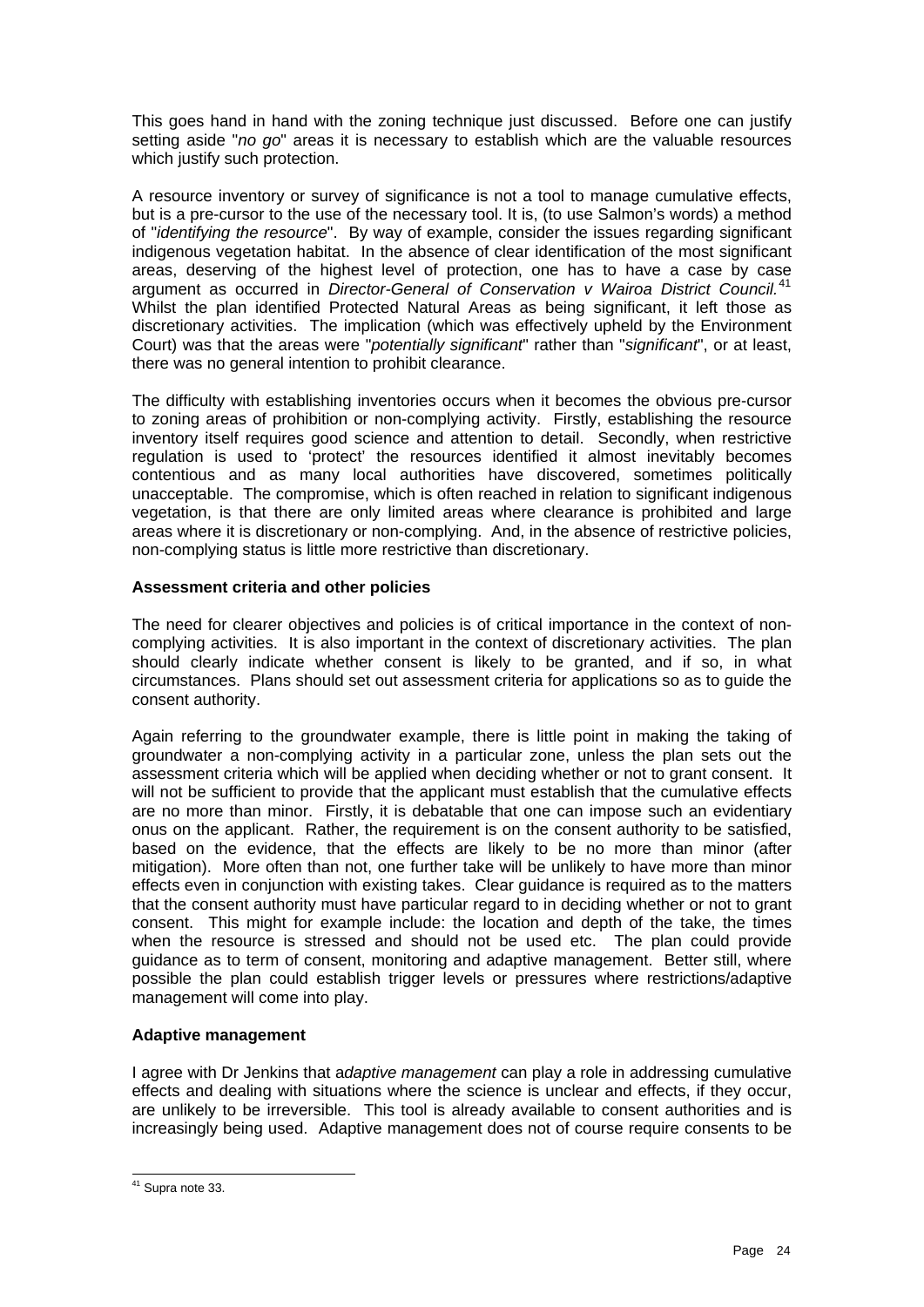<span id="page-26-0"></span>declined. Instead, it allows them to be modified to address adverse effects if and when they occur.

Adaptive management has a particular role where the resources are only under stress on an occasional basis and/or whether there is uncertainty as to whether the limits have been reached. Adaptive management can encompass short-term consents, strong review conditions, clear monitoring requirements and restrictions which come into play on the occurrence of certain triggers.

This approach is more reasonable than simply declining consent. It also has the advantage that it is easier to justify where there is uncertainty as to cause and effect. That is, if it is unclear whether the implementation of a particular consent will have particular effects, the potential effects can be addressed by way of restrictions that take effect if such effects become manifest. Alternatively or additionally, review conditions enable more restrictive provisions to be imposed if necessary. In some cases there may be an argument for consents to be granted on a short-term basis, so that the effects can be fully reassessed on the expiry of the consent, without the constraints of a review process (for example the requirement to consider the ongoing viability of the activity). The value of the existing investment will of course still need to be considered at the time of renewal.

The counter argument is that the use of these adaptive management techniques requires ongoing monitoring and enforcement. This could draw heavily on the resources of smaller councils and/or the consent holder. The combination of short term consents, review clauses and adaptive management restrictions may mean that the risks and costs involved make the consent uneconomic. However, as resources become scarce, inevitably the price and value of the resource increases. Where the resource is under pressure, long term, open ended, "*generous*" consents will no longer be appropriate. This is a price resource users will have to pay if they want access to the resource.

While adaptive management has some benefits, it will not be an appropriate tool where there is a likelihood of irreversible and/or significant adverse effects which can not be adequately addressed by way of adaptive management. However, in many instances that will not be the case.

# **Section 32 – cost benefit analysis**

In *Suburban Estates v Christchurch City Council<sup>[42](#page-26-1)</sup> Judge Jackson noted the following at* paragraph 354:

*We consider that potentially the most powerful tool in a territorial authority's box in respect of cumulative effects is the benefit-cost component of a section 32 analysis. That is one of the few quantitative measures demanded by the Act. Thus if a territorial authority (or any other party) can show that an objective policy or method has positive social benefits in monetary terms (always recognising that in some situations the RMA puts a 'premium' on non-monetary benefits and/or costs) then it would be very hard to find that the provision is inefficient.* 

An adequate section 32 analysis provides the justification for the strong objectives, policies and rules required to manage cumulative effects. By way of example, where the science is unclear, a section 32 analysis may nevertheless provide the justification for setting a provisional limit or even a moratorium, based on the risk of not doing so. Implicit within the section 32 approach are all three of Salmon's procedural steps for managing cumulative effects. To know there is an issue and to ensure the intervention is appropriate you still have to identify the resource, determine its capacity, and then decide what the limit (if any) should be.

<span id="page-26-1"></span><sup>-</sup> $42$  C217/01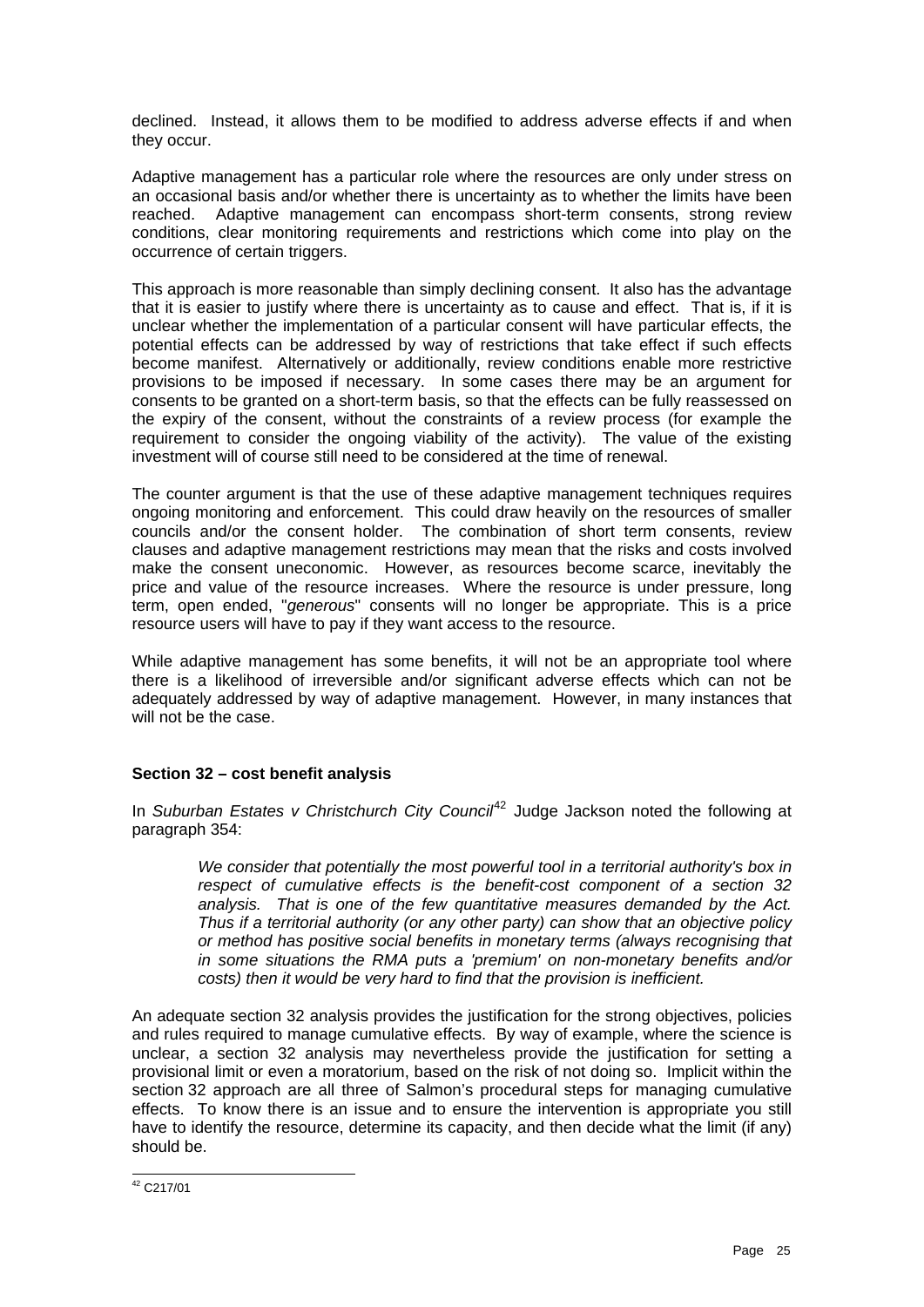<span id="page-27-0"></span>The 2003 amendments to the RMA introduced the concept of the precautionary principle to the Act. Section 32(4)(b) adds that where there is uncertainty or insufficient information about a matter, the question of risk of acting or not acting may be relevant where there is a possible risk to the environment or to the community. Section 32(4)(b) simply provides a fall-back position where information about the resource is limited. Again, the Proposed Waikato Regional Plan Variation 5 - Lake Taupo Catchment nitrate nitrogen issue is a case in point.

#### **Economic instruments**

I hesitate to add economic instruments into the mix. However, the reality is that the higher the cost of obtaining and/or utilising consents and the greater the risk of not getting consent (or at least facing appeals) the fewer the applications that will be made. To a degree this is already happening with Canterbury groundwater. Whatever the merits of the interim allocations introduced into the Proposed Natural Resources Regional Plan, the consequence has been that the obtaining of resource consents to take from the deemed over-allocated zones ("*red zones*") has become prohibitive.

In some cases applicants have been required to sink deeper bores. That comes with some considerable capital cost as well as ongoing pumping costs. All of this tends to discourage further applications. The consents recently granted for the Rakaia Selwyn zone which allowed applicants for the fully allocated shallow ground water to go deeper, came at the cost of stringent monitoring requirements, adaptive management and short-term consents (10 years). All of this comes at a cost and will tend to discourage further applications.

The economists will probably argue that the most effective way of managing cumulative effects, would be to progressively increase the cost of the resource. To some degree this is already occurring, albeit in a somewhat haphazard and unintentional manner. Council's have limited ability to charge for water directly and it is generally seen as politically 'courageous' to do so. However, price signals can be set in a de facto manner through conditions attached to resource consents which may be more or less onerous. Whether it is desirable to introduce resource charges is a debate which I do not intend to enter into here.

#### **National Policy Statements and National Environmental Standards**

Where cumulative effects are becoming unacceptable and are not being adequately addressed at a local or regional level, there may be a case for National Policy Statements (NPS) and/or National Environmental Standards (NES). The Air Quality Standards are a case in point. $43$  The Minister currently has under consideration, proposals for a NPS in relation to freshwater.

Both the NPS and NES have the advantage that they are not subject to the full first schedule process. (Section 32 is of course applicable to NPS.) There are no rights of appeal to the Environment Court, and in the case of a NES, no formal submission or hearing process. Whilst this has its risks, it also has obvious advantages.

A NPS or a NES can override and/or require changes to a regional policy statement or plan. A NPS can set out strong objectives and policies in relation to resources which are under threat from cumulative effects. It could also direct local authorities as to what is required (as a minimum) by way of a planning response. By way of example, the New Zealand Coastal Policy Statement requires a "*precautionary approach*" to be applied in certain circumstances. That goes slightly beyond what is inherent in the Act.

<span id="page-27-1"></span><sup>-</sup><sup>43</sup> Resource Management (National Environmental Standards Relating To Certain Air Pollutants, Dioxins, And Other [Toxics\) Regulations 2004](http://www.legislation.govt.nz/)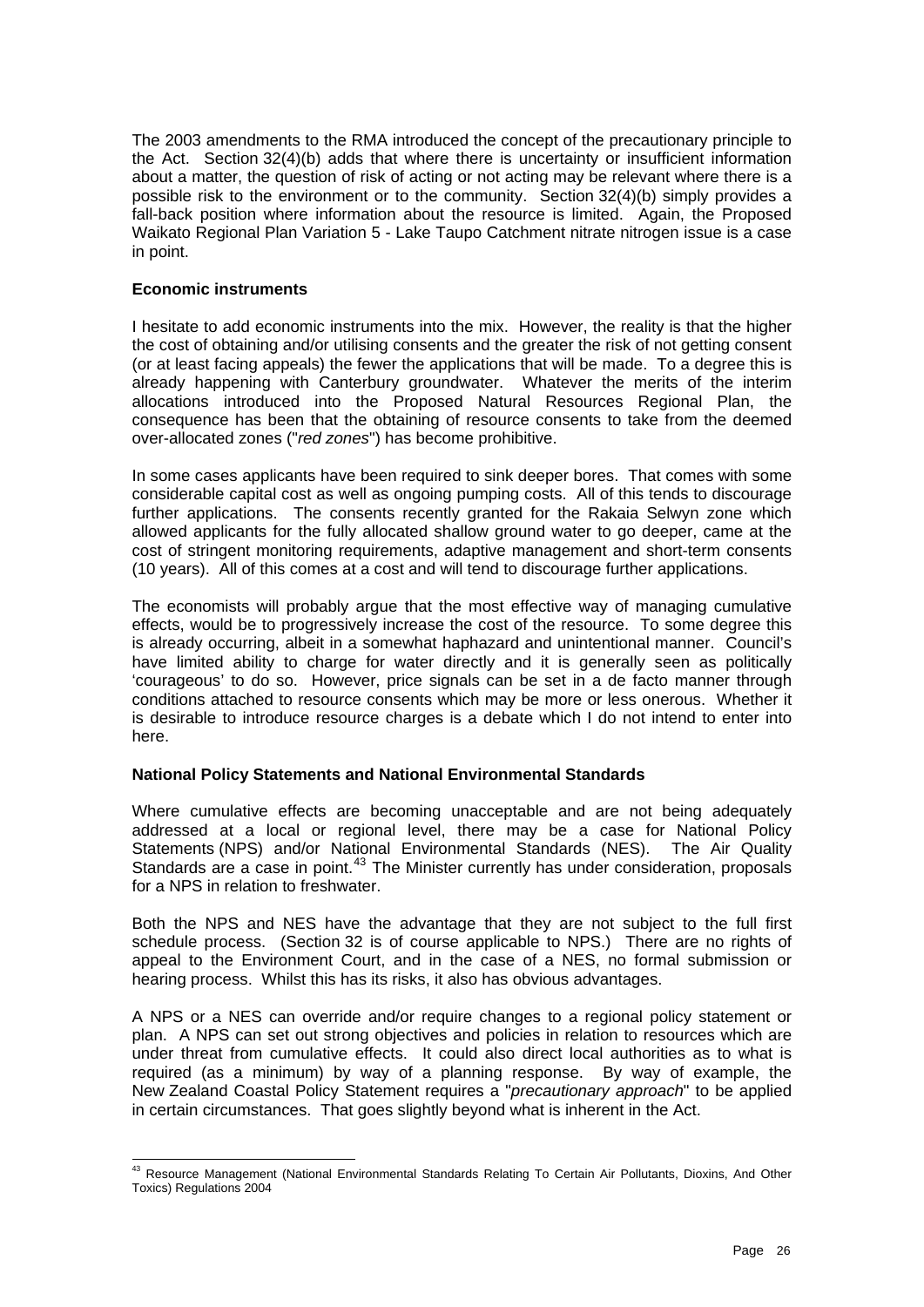<span id="page-28-0"></span>A NPS might require local authorities to set limits for resources under threat even where the scientific basis for the limits is unclear. NES are also a potentially valuable tool in dealing with cumulative effects. Air quality standards have introduced limits for certain pollutants. Similar limits could be introduced by way of NES in relation to water quality and quantity. By way of example, if it was deemed appropriate for there to be nitrogen limits in some sensitive catchments, that could potentially be introduced by way of NES with less difficulty than by way of a regional plan. The provisions relating to NES make it clear that they can contain not only limits but exceptions and directions.

A NES could be used to introduce "*moratoriums*" where time is required to allow plans to play catch up. There could be general prohibitions in certain areas or situations, but with the NES allowing local authorities to establish their own exceptions. Some might argue that local authorities should also have the power to bypass the First Schedule process and introduce rules in a similar way to a NES. We should be cautious however about doing this. This sort of regulatory power must be used with care. It should in my view be reserved for the relatively few hard cases and it should be a Central Government decision (in consultation with Local Government) as to whether that point has been reached.

Although a NES is a powerful (and "*agile*") tool, it is one which should be used with caution. They are still relatively blunt instruments which may not always apply in localised circumstances. Unless combined with a NPS on the same subject matter, they also do not change the policy framework of a plan. Therefore there is a potential for rules (set through the NES) to be out of synch with the local policy framework.

Before one overrides local decision-making, there should be a clear need for central decision-making. As outlined above, there are a variety of tools available at district and regional level. These tools should be utilised where possible, however where horses have bolted, the barn door is open and/or the farmer is away at the dog trials, there may be a case for NES. (I remain to be convinced that local authorities need to have similar powers).

# **Review of resource consents**

The review powers under section 128-133 of the RMA are another potential means of addressing cumulative effects. However, review of resource consents should in general be reserved as a tool of last resort. The use of review provisions (which to date has been rare) tends to be a sign that the horse has already bolted. Furthermore, there are inherent difficulties, both legal and political, with restricting the grant of a resource consent part way through its term. Section 131(1)(a) provides:

*(1) When reviewing the conditions of a resource consent, the consent authority or hearing committee set up under section 117 in respect of a permit for a restricted coastal activity—* 

*(a) Shall have regard to the matters in section 104 and to whether the activity allowed by the consent will continue to be viable after the change* 

It should also be remembered that except where minimum standards and the like have become operative in the relevant plan, a review of consent conditions generally must only relate to:

*(i) any adverse effect which may arise from the exercise of the consent and which it is appropriate to deal with at a later stage; or* 

- *(ii) imposition of a BPO requirement in relation to discharges; or*
- *(iii) purposes specified in the consent*.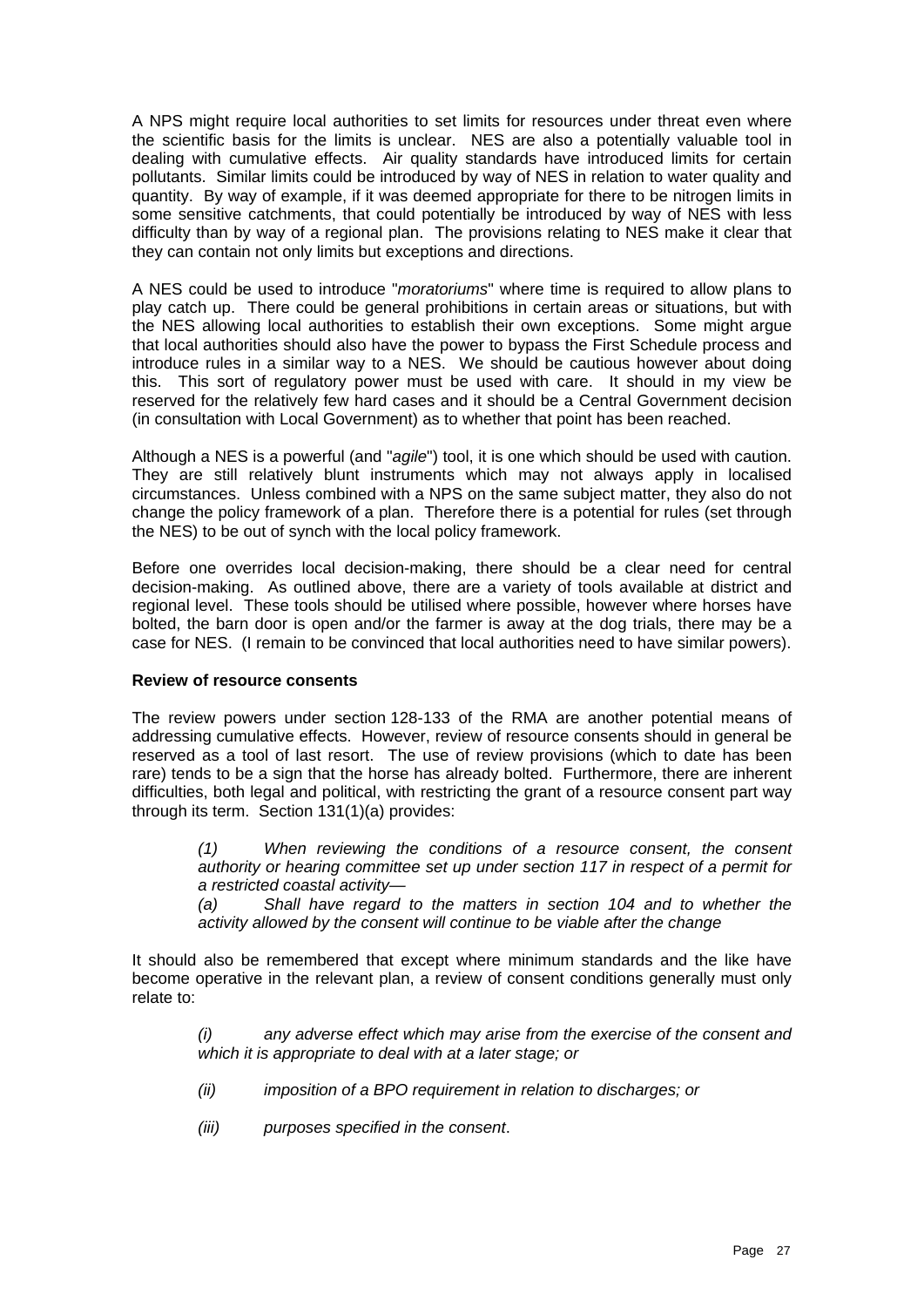<span id="page-29-0"></span>Review is not generally an appropriate means of dealing with effects which should have been addressed at the time consent was granted or which could be addressed by way of minimum standards in plans.

Furthermore, the notion of a consent being a form of property right (see *Aoraki Water Trust v Meridian Energy Ltd*),<sup>[44](#page-29-1)</sup> suggests the need for great caution on the part of a consent authority endeavouring to constrain a right which it has granted. It goes without saying, that before consents are reviewed there will need to be clear and compelling evidence, of not only a problem, but also the casual link between the problem and the particular consents under review. (The exception may be where the plan has set new limits.)

# **Can consent authorities and the Courts deal with cumulative effects?**

There has been some suggestion that consent authorities and the Courts can not or are not giving enough weight to cumulative effects. This relates to the claims that the Act is not sufficiently precautionary and that there is too much emphasis on the need for "*probative evidence*". In my opinion the legislation and the consent process is, on the whole, adequate.

Avoiding, remedying or mitigating adverse effects is a key requirement of the purpose of the Act. Cumulative effects must also factor into safeguarding life supporting capacity, preserving the natural character of the coastal environment and many other section 6 and 7 matters. Accordingly, in my opinion there would be nothing to be gained from requiring consent authorities to have "*particular regard*" to cumulative effects. There is no statutory barrier to such effects being given due weight according to their significance in a particular case.

Sections 30 and 31 (functions of local authorities) and sections 68 – 70 and 76 provide local authorities with sufficient control to manage cumulative effects. Section 32(4)(b) requires those considering planning documents to consider "*the risk of acting or not acting if there is uncertain or insufficient information about the subject matter of the policies, rules, or other methods*" (the precautionary principle)*.* There is however no equivalent requirement in relation to considering resource consents beyond the definition of effect.

Section 104D prohibits the grant of consents for non-complying activities where adverse effects are more than minor (including by definition potential effects and cumulative effects) unless the proposal is not contrary to objectives and policies of the relevant plan.

If a local authority considers that a particular activity may cause more than minor adverse cumulative effects, it can draft objectives, policies and rules which effectively preclude activities with more than minor cumulative adverse effects, where those effects cannot be mitigated by conditions. Furthermore, where appropriate they can use prohibited activity status.

<span id="page-29-1"></span><sup>-</sup>44 [2005] NZRMA 251(HC)